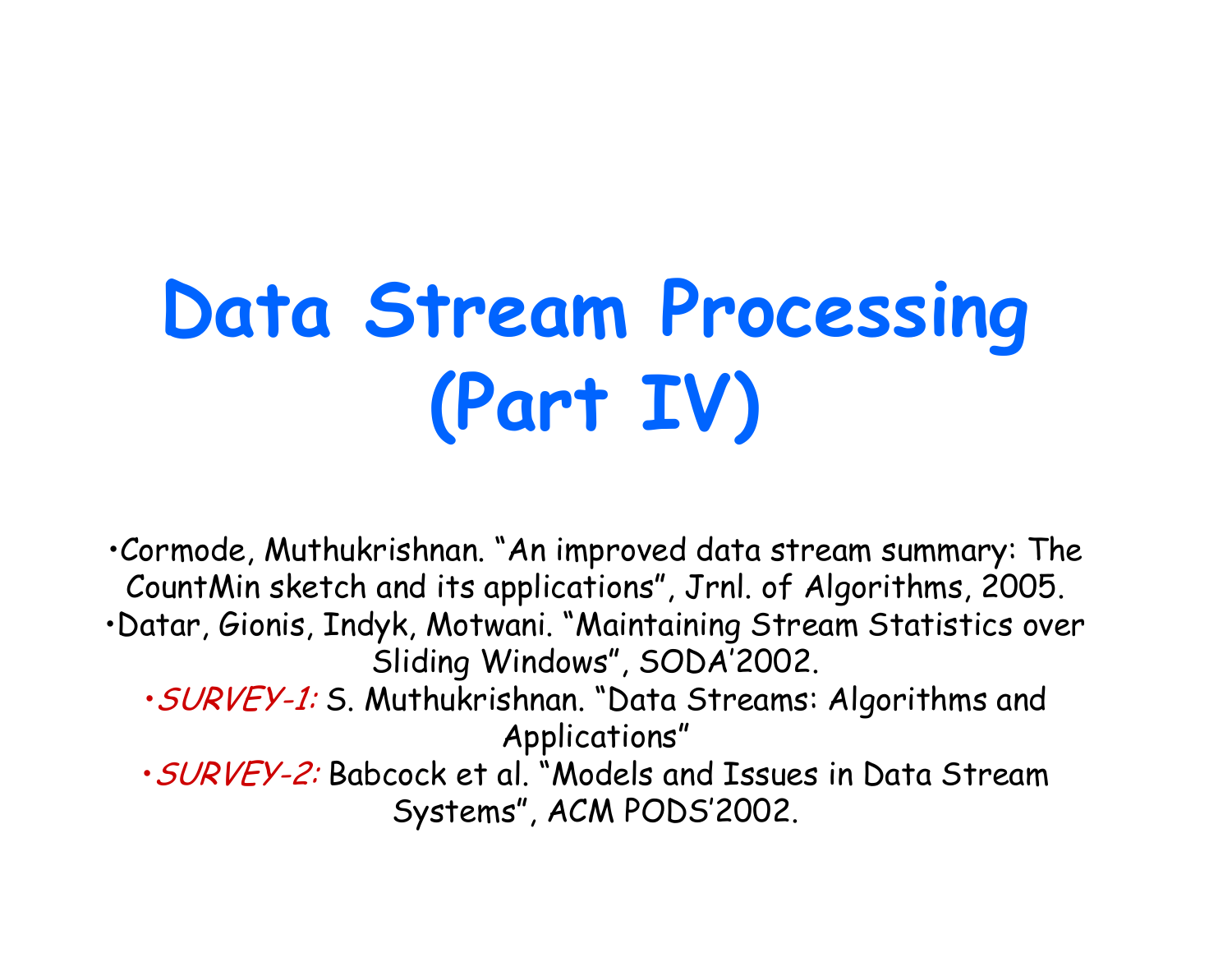## The Streaming Model

- Underlying signal: One-dimensional array A[1...N] with values A[i] all initially zero
	- -Multi-dimensional arrays as well (e.g., row-major)
- Signal is implicitly represented via a stream of updates

-j-th update is <k, c[j]> implying

- $A[k] := A[k] + c[j]$  (c[j] can be >0, <0)
- Goal: Compute functions on A[] subject to
	- -Small space

<u>- ...</u>

- -Fast processing of updates
- -Fast function computation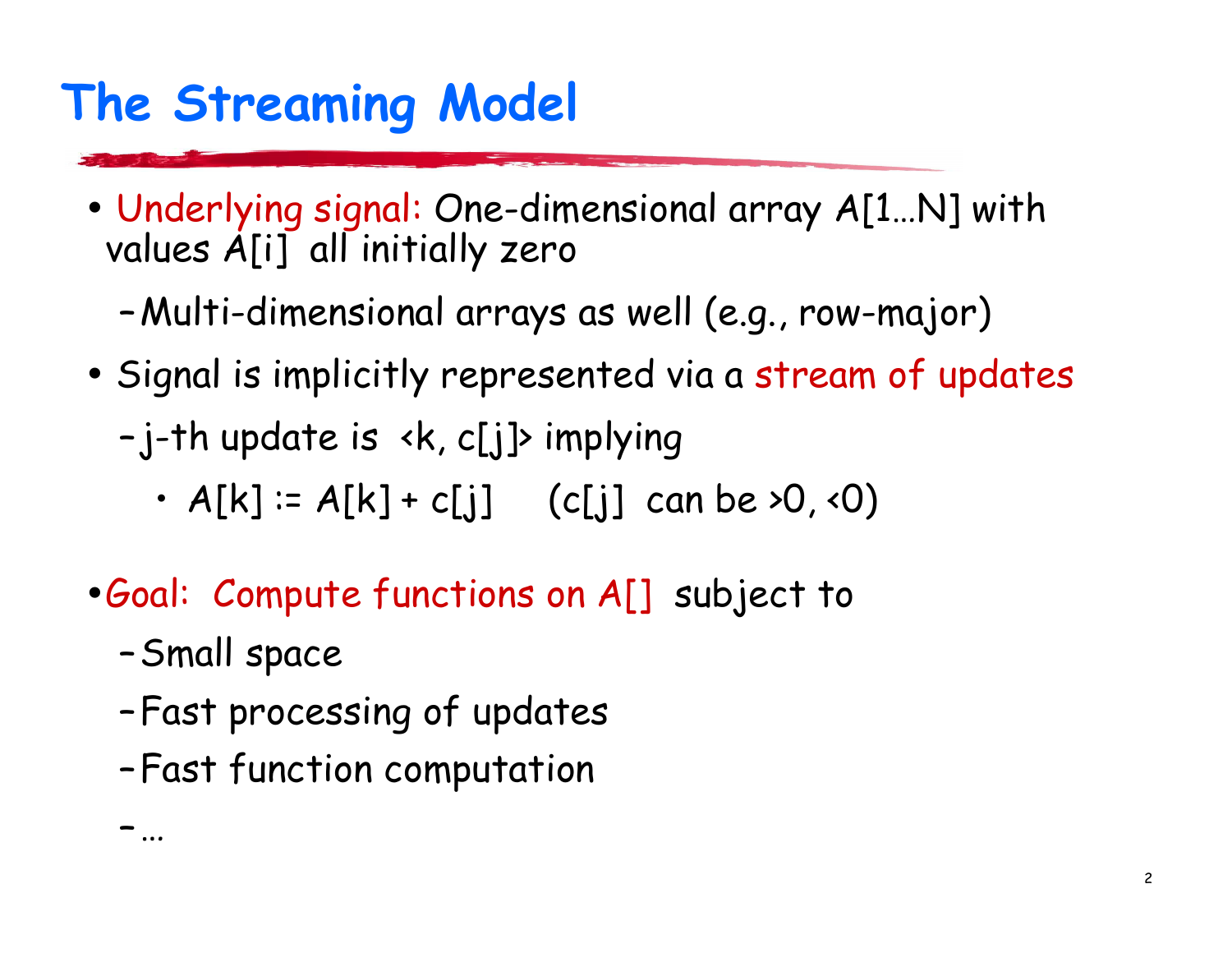## **Streaming Model: Special Cases**

- Time-Series Model
	- -Only j-th update updates  $A[j]$  (i.e.,  $A[j]$  :=  $c[j]$ )
- Cash-Register Model
	- c[j] is always >=  $0$  (i.e., increment-only)
	- Typically, c[j]=1, so we see a multi-set of items in one pass
- Turnstile Model
	- -Most general streaming model
	- c[j] can be >0 or <0 (i.e., increment or decrement)
- Problem difficulty varies depending on the model
	- -E.g., MIN/MAX in Time-Series vs. Turnstile!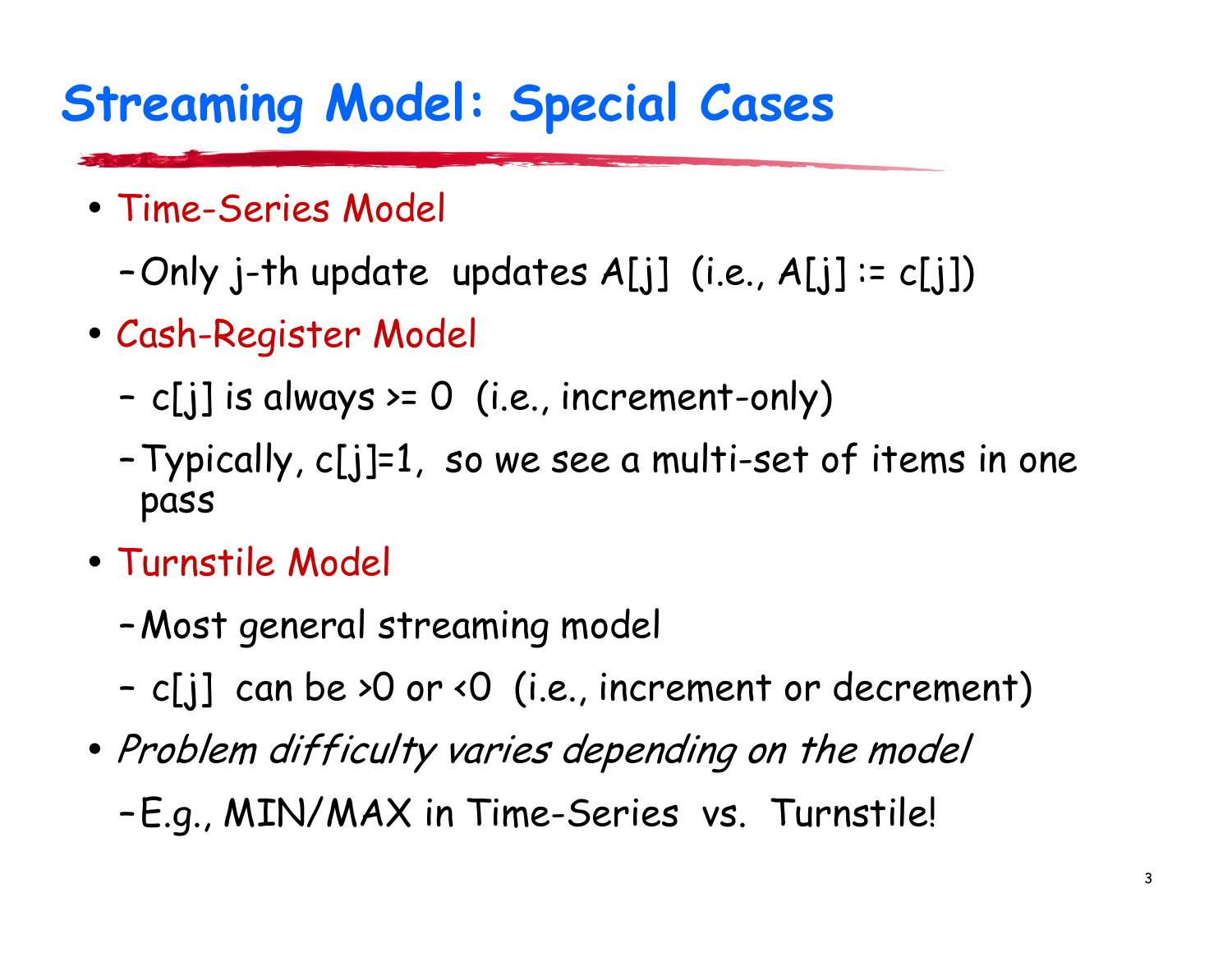### **Data-Stream Processing Model**



- Approximate answers often suffice, e.g., trend analysis, anomaly detection
- Requirements for stream synopses
	- *Single Pass:* Each record is examined at most once, in (fixed) arrival order
	- Small Space: Log or polylog in data stream size
	- Real-time: Per-record processing time (to maintain synopses) must be low
	- Delete-Proof: Can handle record deletions as well as insertions
	- Composable: Built in a distributed fashion and combined later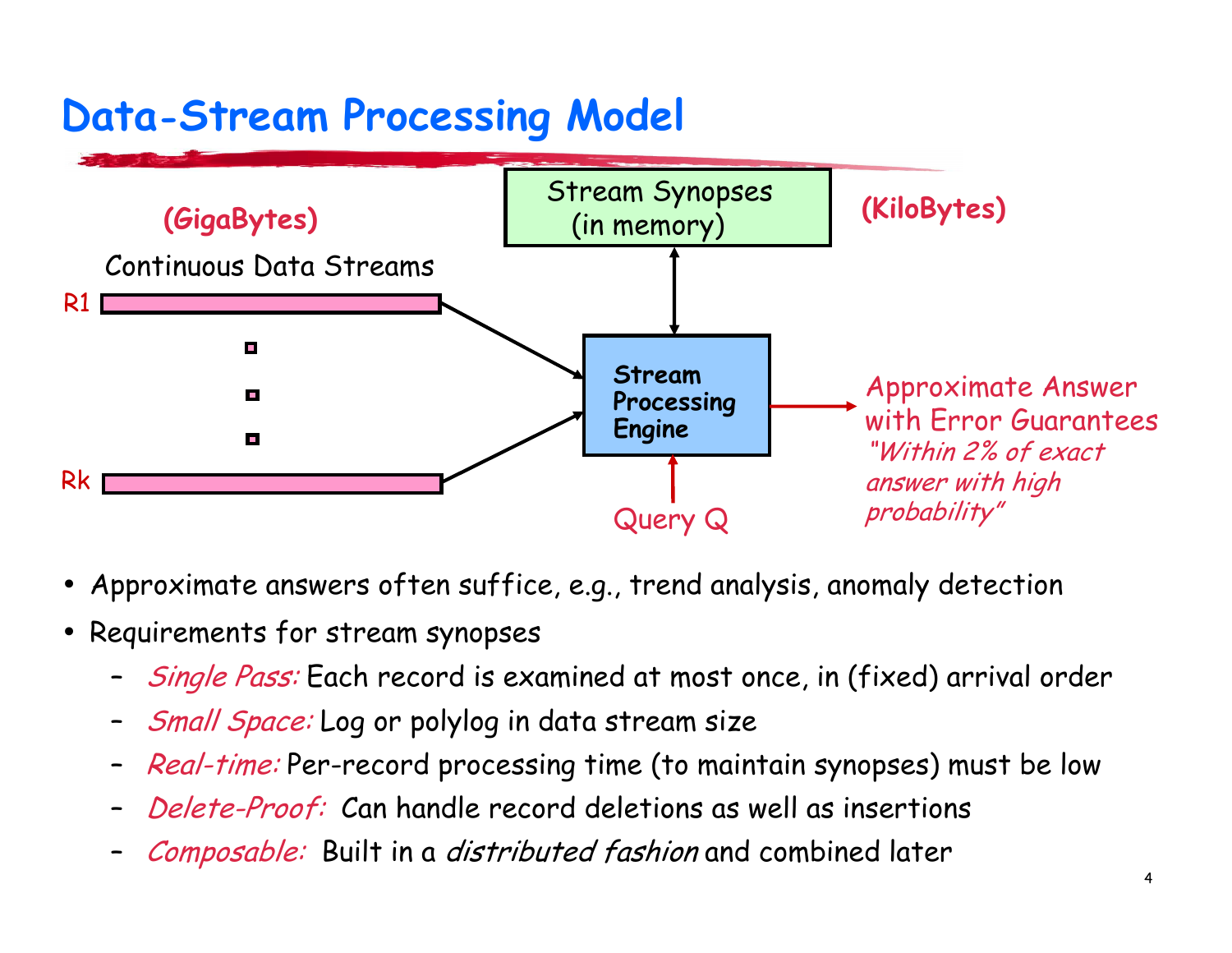## **Probabilistic Guarantees**

- Example: Actual answer is within  $5 \pm 1$  with prob  $\ge 0.9$
- Randomized algorithms: Answer returned is a speciallybuilt random variable
- User-tunable  $(\epsilon, \delta)$ -approximations
	- Estimate is within a relative error of  $\varepsilon$  with probability >=  $1-\delta$
- Use Tail Inequalities to give probabilistic bounds on returned answer
	- Markov Inequality
	- Chebyshev's Inequality
	- Chernoff Bound
	- Hoeffding Bound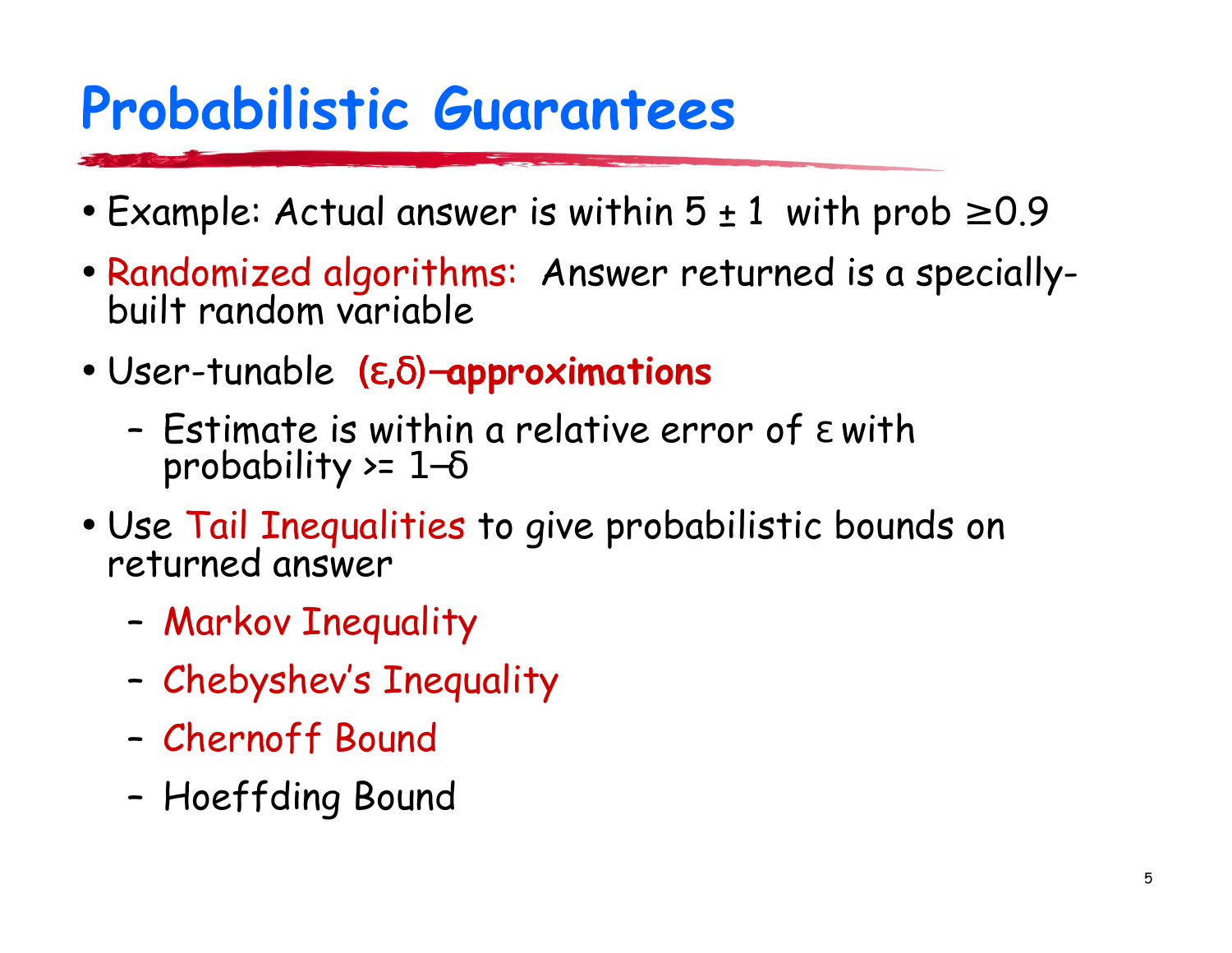### **Overview**

- Introduction & Motivation
- . Data Streaming Models & Basic Mathematical Tools
- Summarization/Sketching Tools for Streams
	- -Sampling
	- -Linear-Projection (aka AMS) Sketches
		- · Applications: Join/Multi-Join Queries, Wavelets
	- -Hash (aka FM) Sketches
		- · Applications: Distinct Values, Distinct sampling, Set Expressions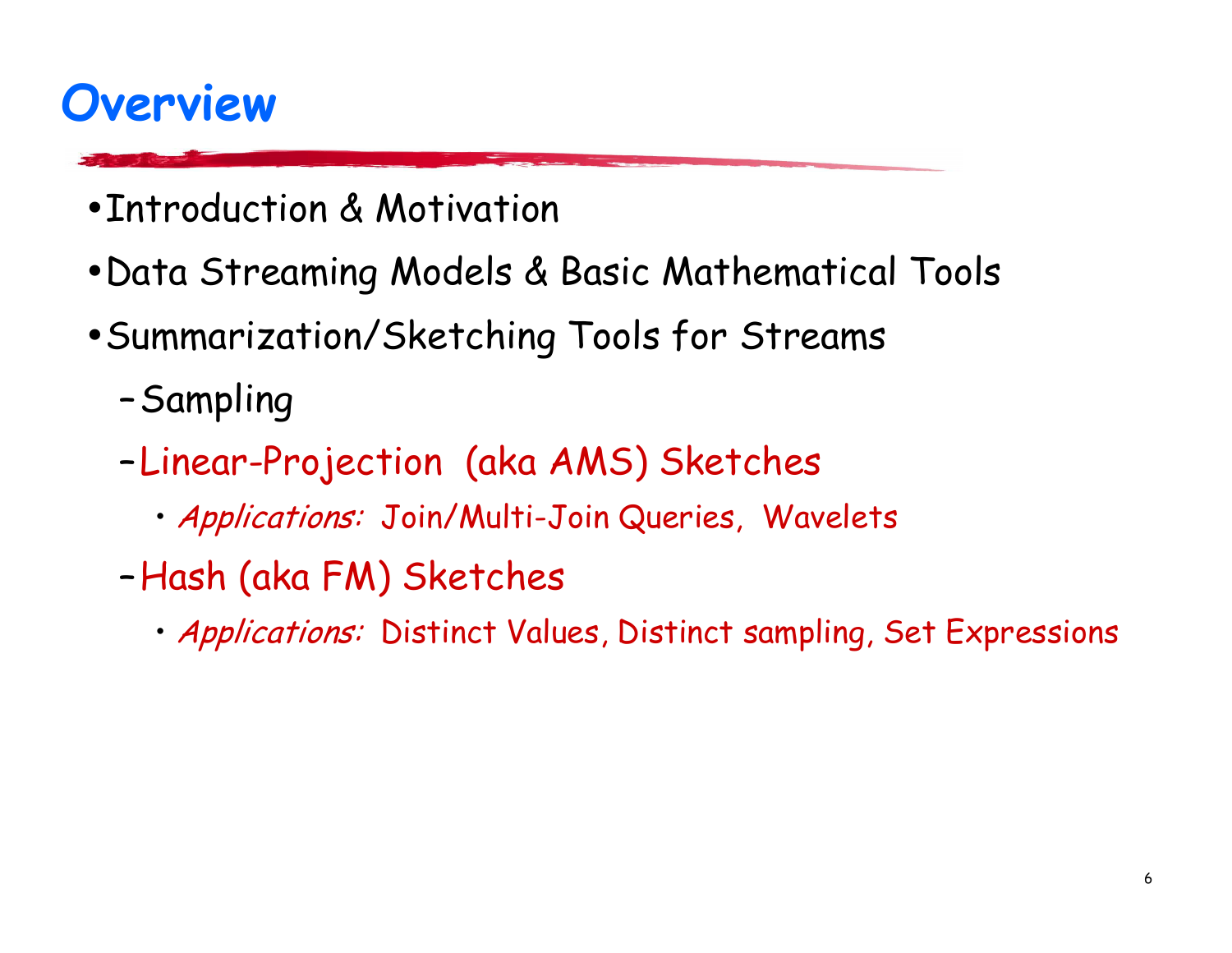### Linear-Projection (aka AMS) Sketch Synopses

Goal: Build small-space summary for distribution vector f(i) (i=1,..., N) seen as a stream of i-values

Data stream: 3, 1, 2, 4, 2, 3, 5, ...

 $f(1) f(2) f(3) f(4) f(5)$ 

- **Basic Construct:** Randomized Linear Projection of  $f()$  = project onto inner/dot product of f-vector
	- $< f, \xi >= \sum f(i) \xi_i$  where  $\xi$  = vector of random values from an appropriate distribution
	- Simple to compute over the stream: Add  $\xi$ , whenever the i-th value is seen

Data stream: 3, 1, 2, 4, 2, 3, 5, ...  $\Box$   $\Longleftrightarrow$   $\xi_1 + 2\xi_2 + 2\xi_3 + \xi_4 + \xi_5$ 

- Generate  $\xi_i$  's in small (logN) space using pseudo-random generators
- Tunable probabilistic guarantees on approximation error
- *Delete-Proof:* Just subtract  $\xi$ , to delete an i-th value occurrence
- Composable: Simply add independently-built projections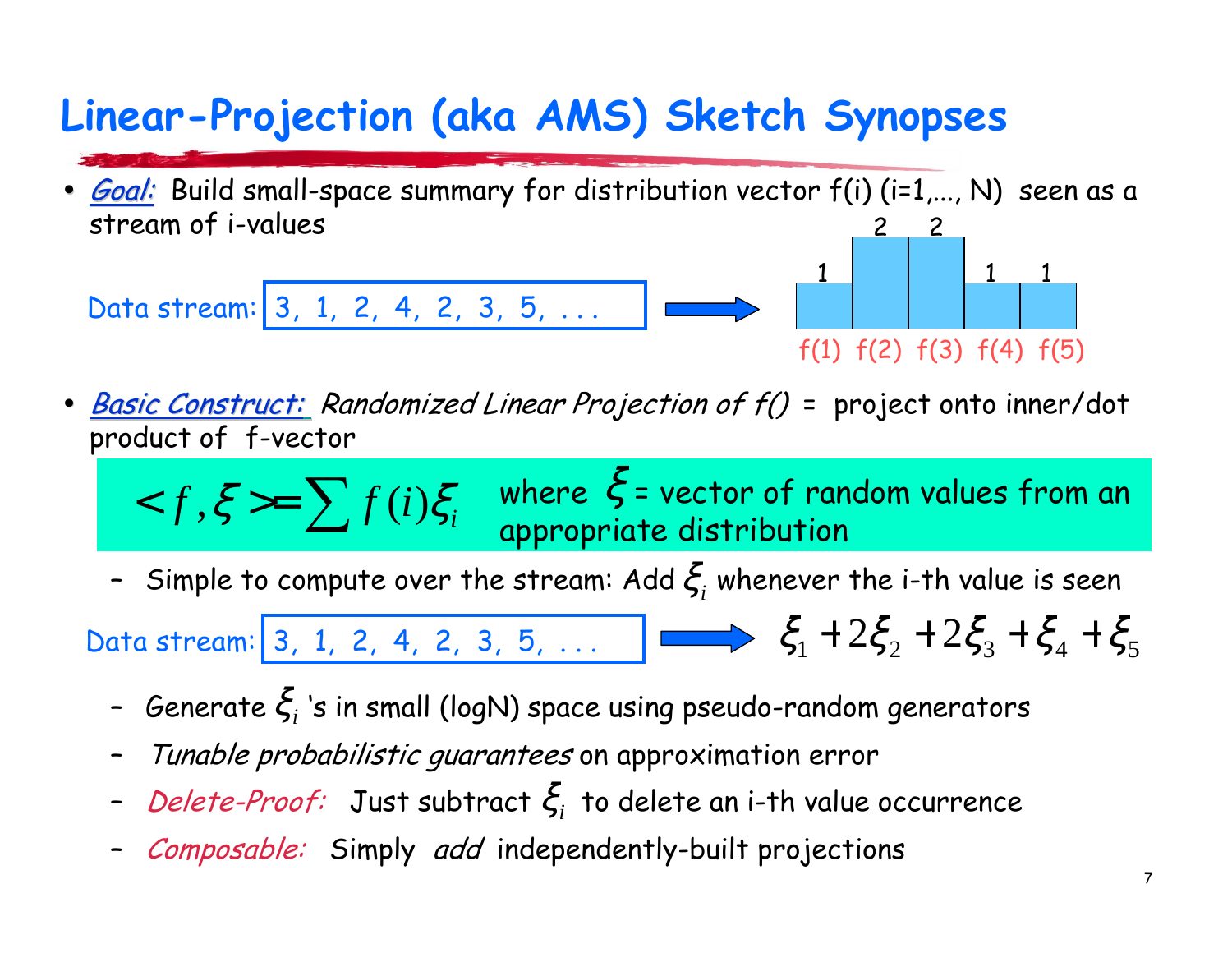### Hash (aka FM) Sketches for Distinct **Value Estimation [FM85]**

- Assume a hash function  $h(x)$  that maps incoming values x in  $[0,..., N-1]$ uniformly across  $[0,..., 2^L-1]$ , where  $L = O(logN)$
- Let Isb(y) denote the position of the least-significant 1 bit in the binary representation of y
	- A value x is mapped to  $\text{lsb}(h(x))$
- Maintain *Hash Sketch* = BITMAP array of L bits, initialized to 0
	- For each incoming value  $x$ , set BITMAP[  $\text{lsb}(h(x))$  ] = 1 **BTTMAP**

 $x = 5 \longrightarrow h(x) = 101100 \longrightarrow \text{lsb}(h(x)) = 2$ 

 $\mathbf{3}$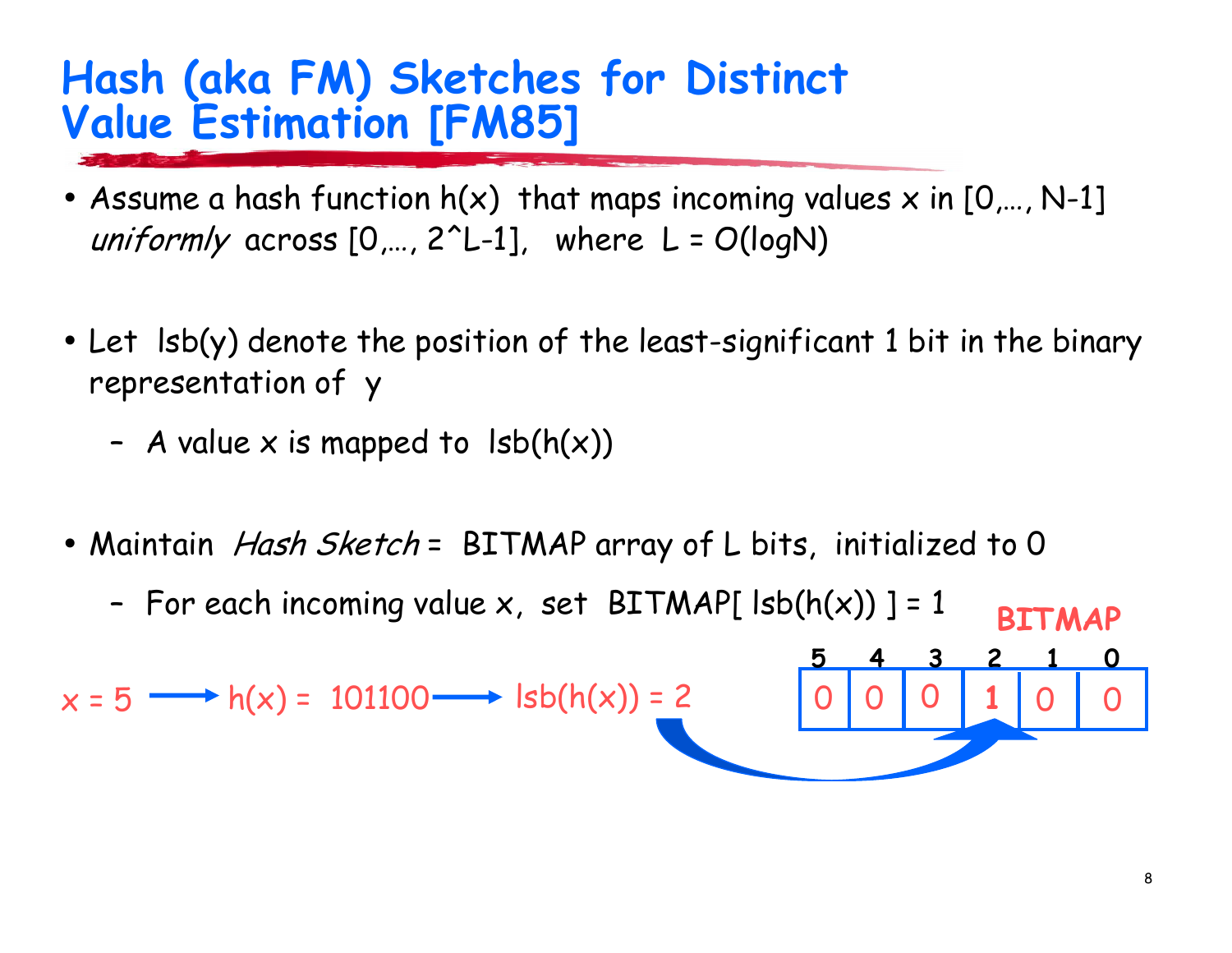### Hash (aka FM) Sketches for Distinct **Value Estimation [FM85]**

- By uniformity through h(x): Prob[BITMAP[k]=1] = Prob[ $10^k$ ] =  $\frac{1}{2^{k+1}}$ 
	- Assuming d distinct values: expect d/2 to map to BITMAP[0],  $d/4$  to map to BITMAP[1], ... **BITMAP**



- Let R = position of rightmost zero in BITMAP
	- Use as indicator of log(d)
- Average several iid instances (different hash functions) to reduce estimator variance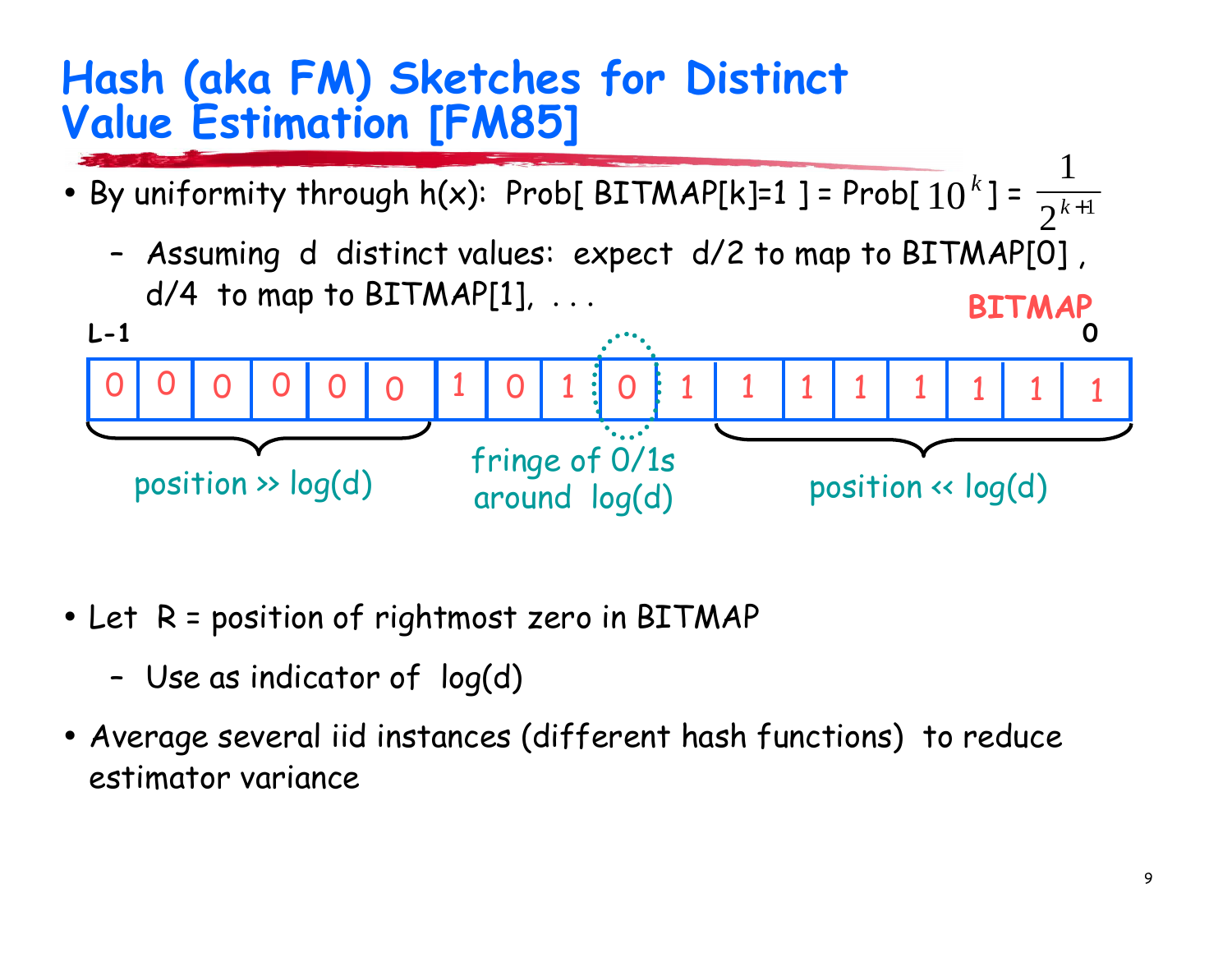### **Generalization: Distinct Values Queries**

- SELECT COUNT( DISTINCT target-attr)
- FROM relation
- · WHERE predicate
- SELECT COUNT(DISTINCT o\_custkey)
- FROM orders
- WHERE o\_orderdate >= '2002-01-01'
	- "How many distinct customers have placed orders this year?"
	- Predicate not necessarily only on the DISTINCT target attribute
- Approximate answers with error quarantees over a stream of tuples?

#### **Template**

**TPC-H** example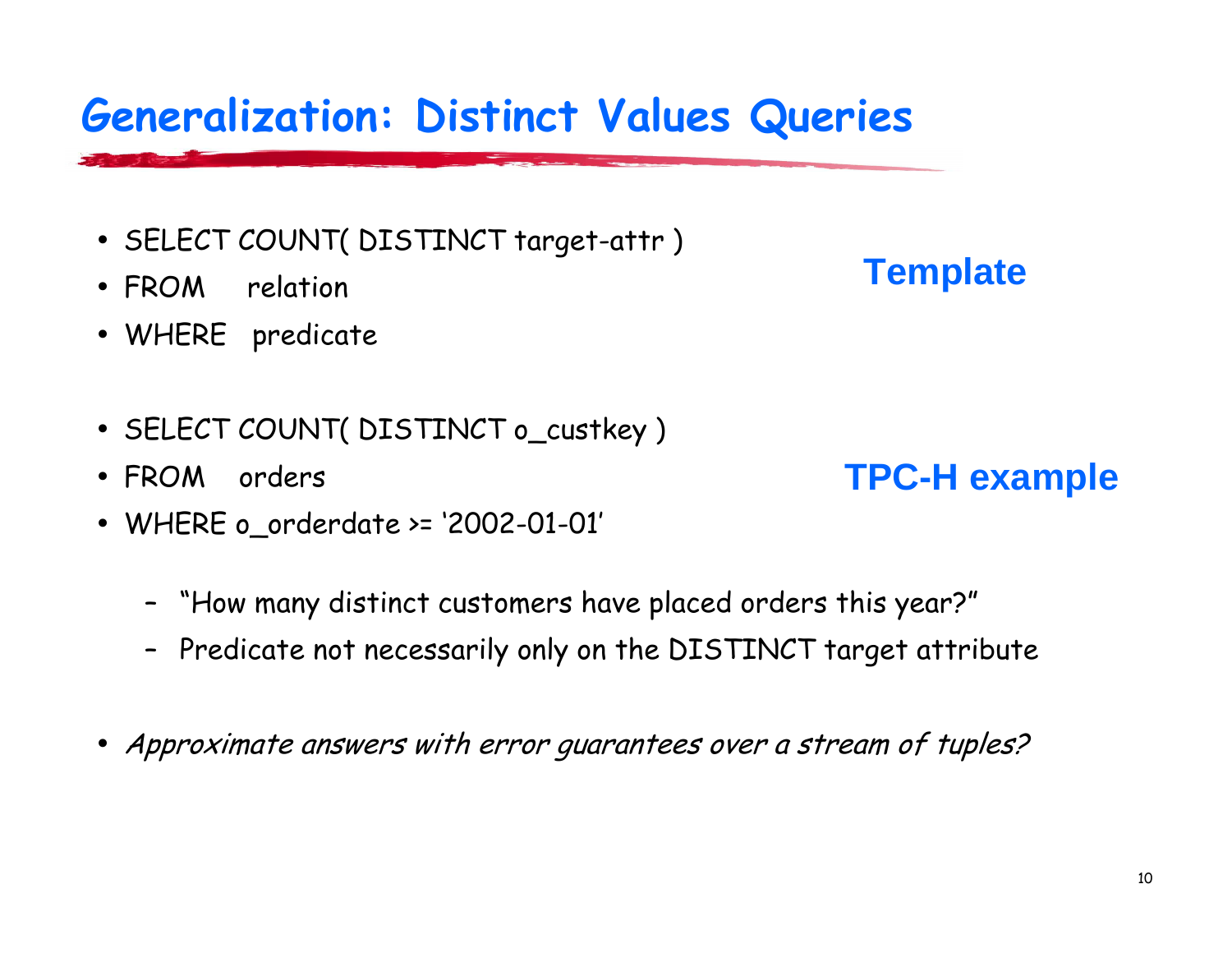### **Distinct Sampling [GibO1]**

#### <u>Key Ideas</u>

- Use FM-like technique to collect a specially-tailored sample over the *distinct* values in the stream
	- Use hash function mapping to sample values from the data domain!!
	- Uniform random sample of the distinct values
	- Very different from traditional random sample: each distinct value is chosen uniformly regardless of its frequency
	- DISTINCT query answers: simply scale up sample answer by sampling rate  $\qquad \qquad \blacksquare$
- To handle additional predicates  $\bullet$ 
	- Reservoir sampling of tuples for each distinct value in the sample
	- Use reservoir sample to evaluate predicates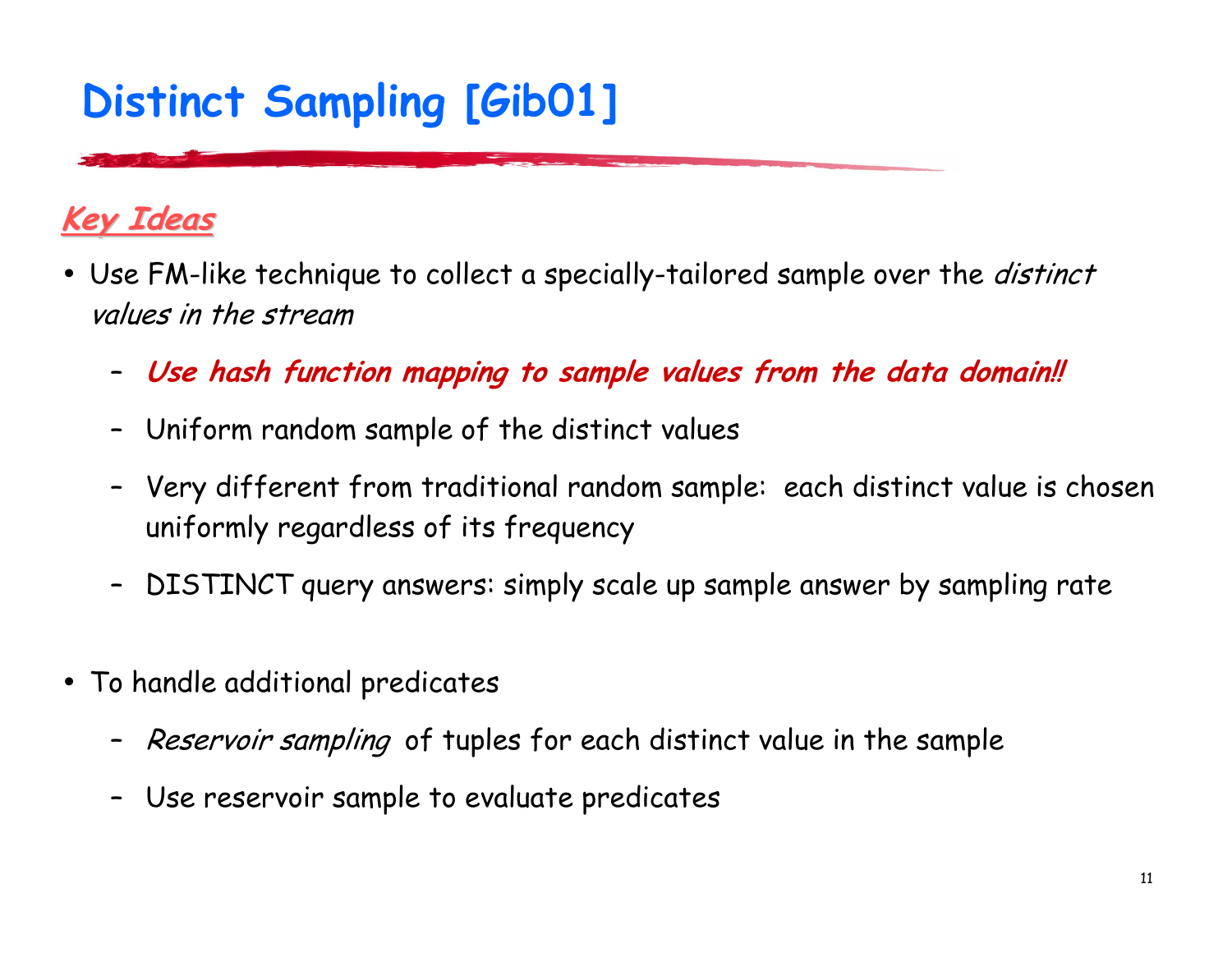### **Processing Set Expressions over Update Streams [GGR03]**

- Estimate cardinality of *general set expressions* over streams of updates
	- E.g., number of distinct (source, dest) pairs seen at both R1 and R2 but not R3?  $|(R1 \cap R2) - R3|$
- · 2-Level Hash-Sketch (2LHS) stream synopsis: Generalizes FM sketch
	- *First level:*  $\Theta(\log N)$  buckets with exponentially-decreasing probabilities (using  $\text{lsb}(h(x))$ , as in FM)
	- Second level: Count-signature array (logN+1 counters)
		- One "total count" for elements in first-level bucket
		- · logN "bit-location counts" for 1-bits of incoming elements

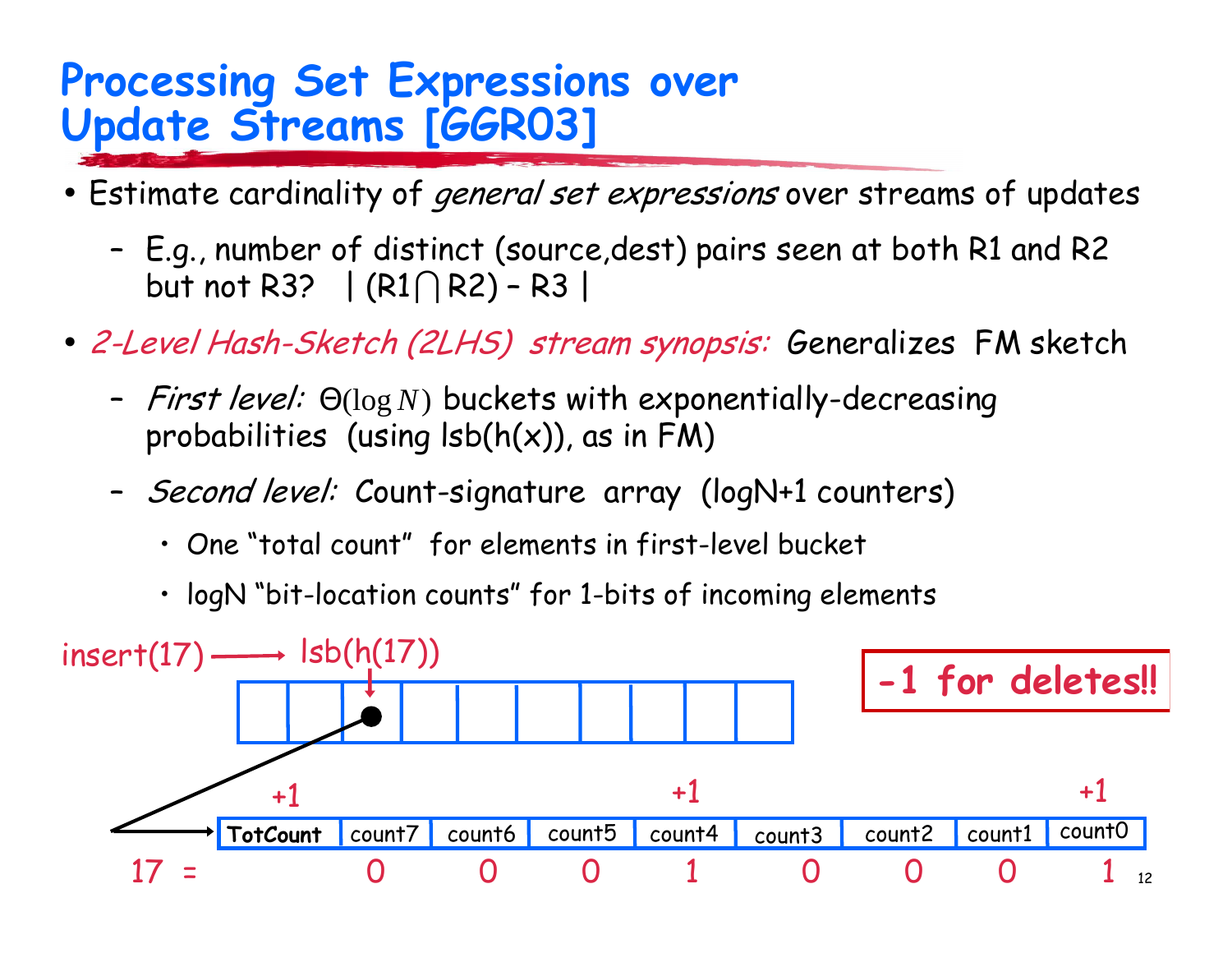### **Extensions**

- Key property of FM-based sketch structures: *Duplicate-insensitive!!* 
	- Multiple insertions of the same value don't affect the sketch or the final estimate
	- Makes them ideal for use in broadcast-based environments
	- E.g., wireless sensor networks (broadcast to many neighbors is critical for robust data transfer)
	- Considine et al. ICDE'04; Manjhi et al. SIGMOD'05
- Main deficiency of *traditional random sampling*. Does not work in a Turnstile Model (inserts+deletes)
	- "Adversarial" deletion stream can deplete the sample
- Exercise: Can you make use of the ideas discussed today to build a "delete-proof" method of maintaining a random sample over a stream??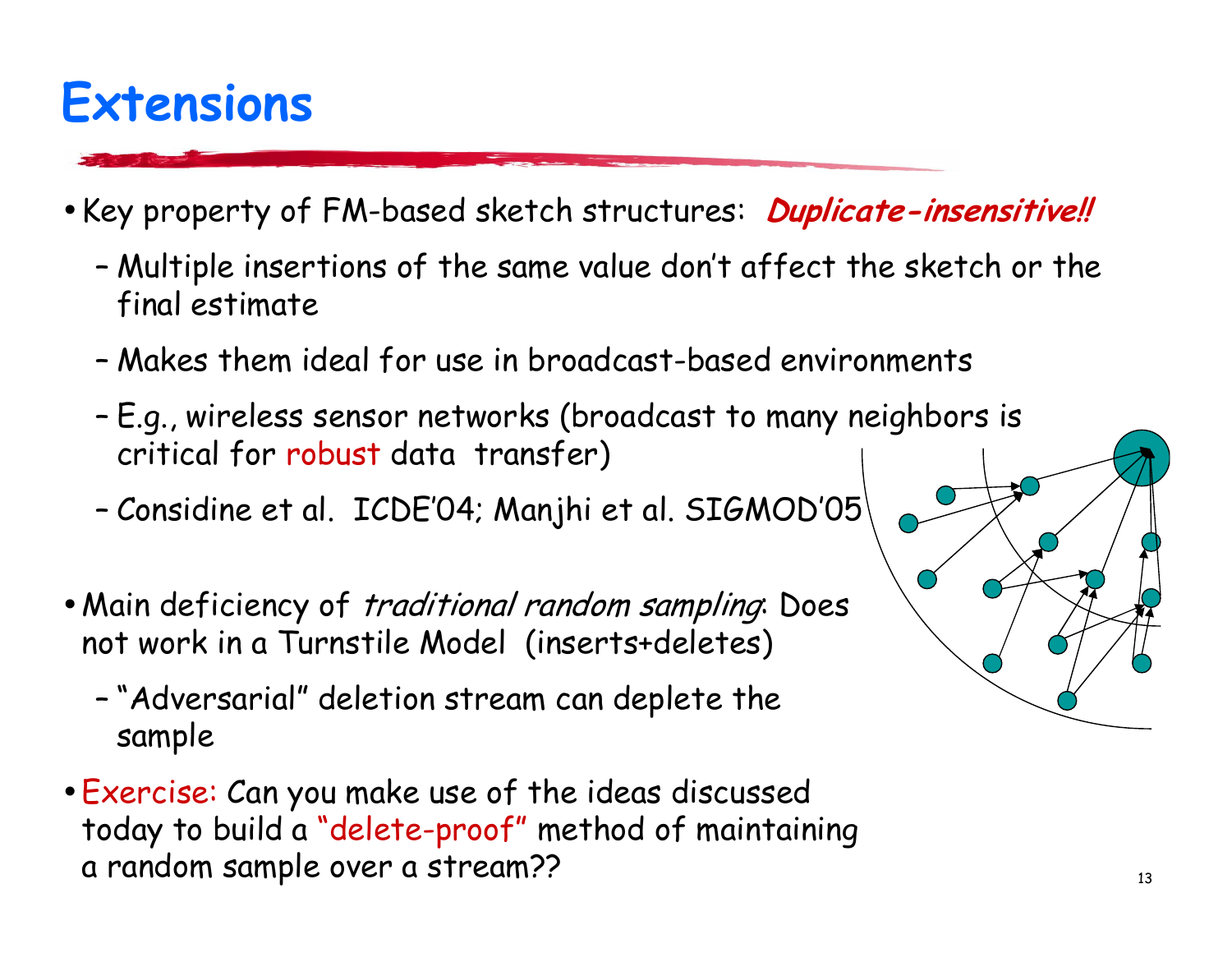## New stuff for today...

- A different sketch structure for multi-sets: The CountMin (CM) sketch
- . The Sliding Window model and Exponential Histograms  $(EHs)$
- Peek into distributed streaming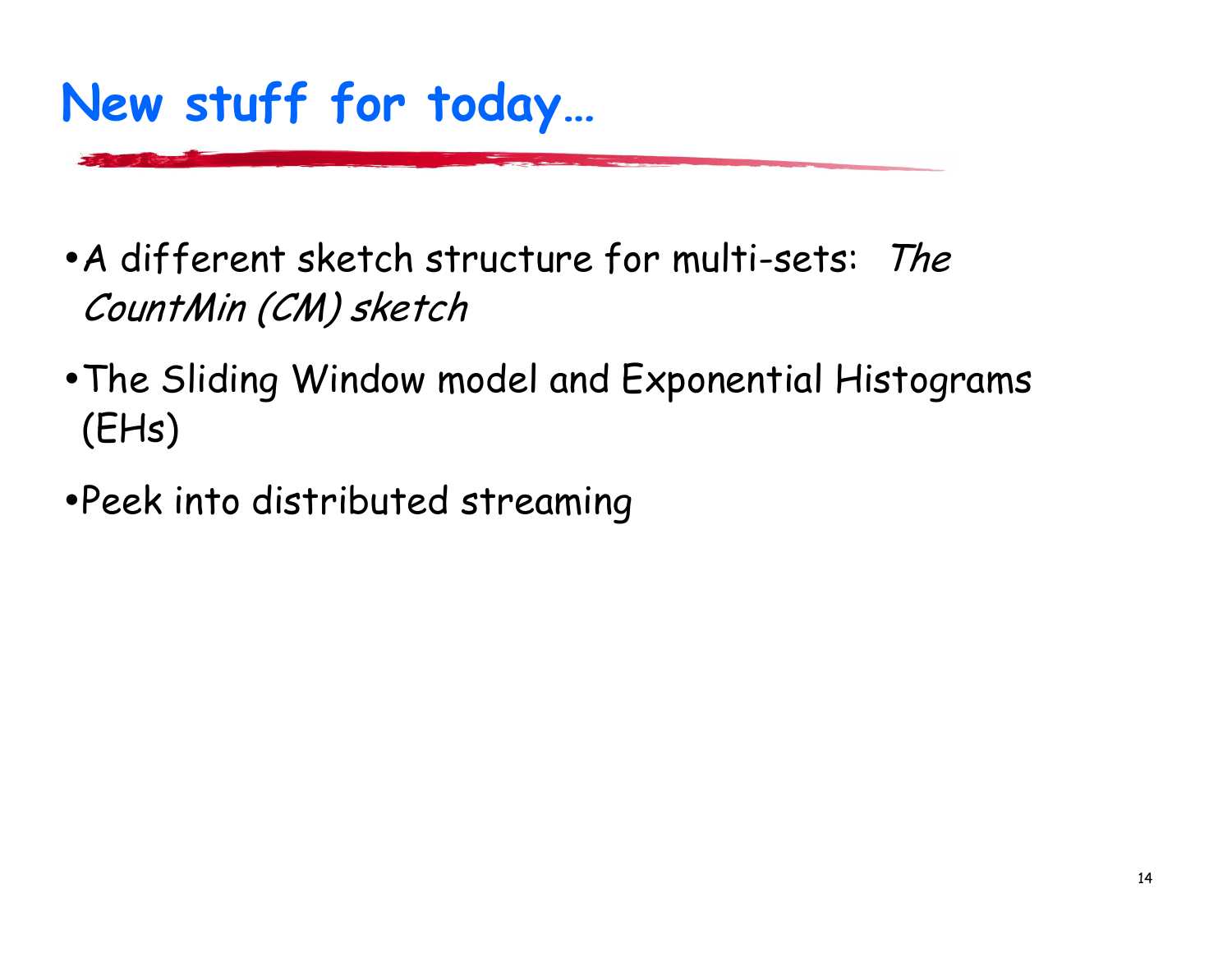### The CountMin (CM) Sketch

- Simple sketch idea, can be used for point queries, range queries, quantiles, join size estimation
- Model input at each node as a vector  $x_i$  of dimension N, where N is large
- Creates a small summary as an array of  $w \times d$  in size
- $\bullet$  Use d hash functions to map vector entries to [1..w]

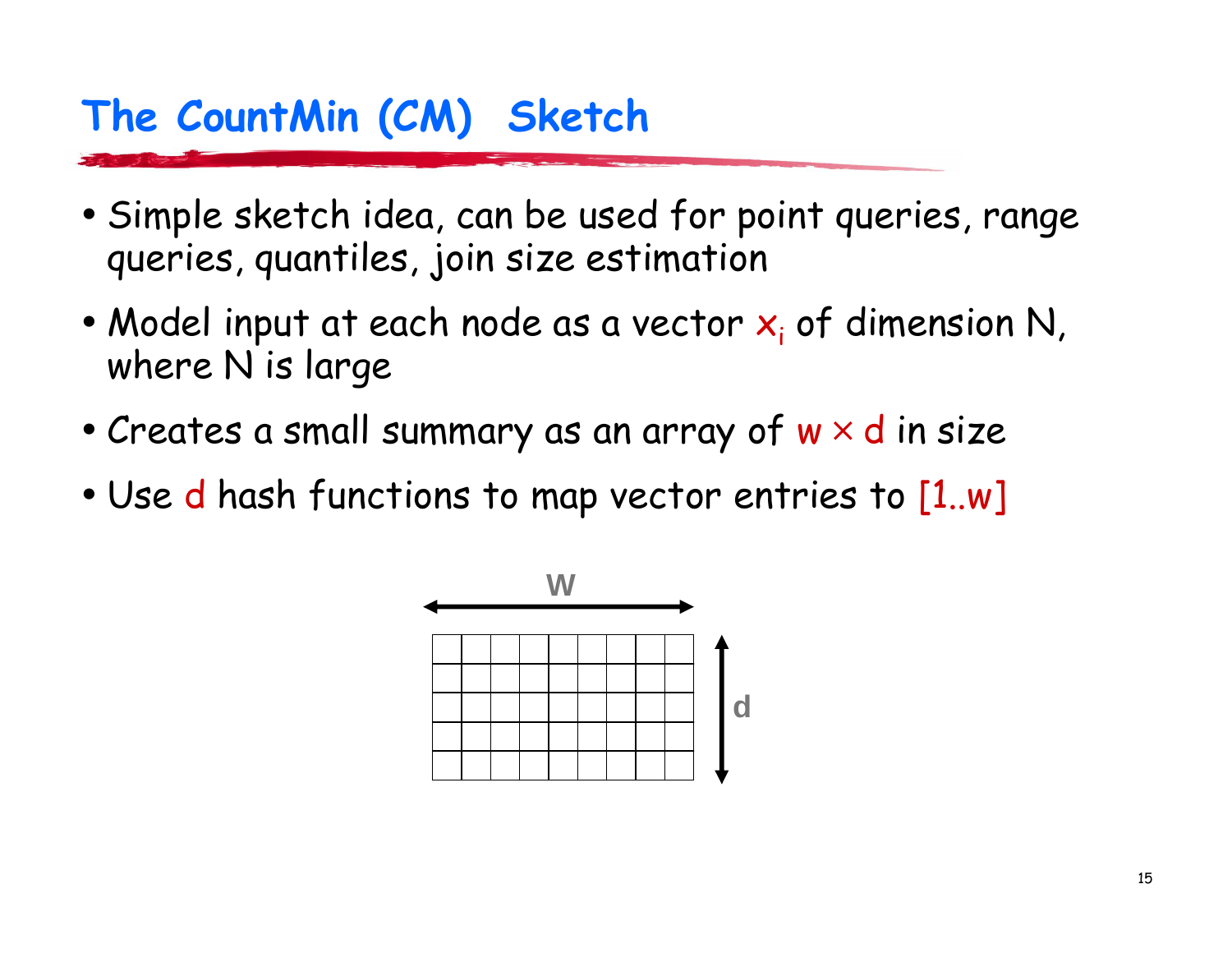## CM Sketch Structure



- $\bullet$  Each entry in vector  $\boldsymbol{A}$  is mapped to one bucket per row
- $\bullet$  Merge two sketches by entry-wise summation
- $\bullet$  Estimate A[j] by taking  $\mathsf{min}_{\mathsf{k}}$  sketch[k,h $_{\mathsf{k}}(\mathsf{j})$ ]

[Cormode, Muthukrishnan '05]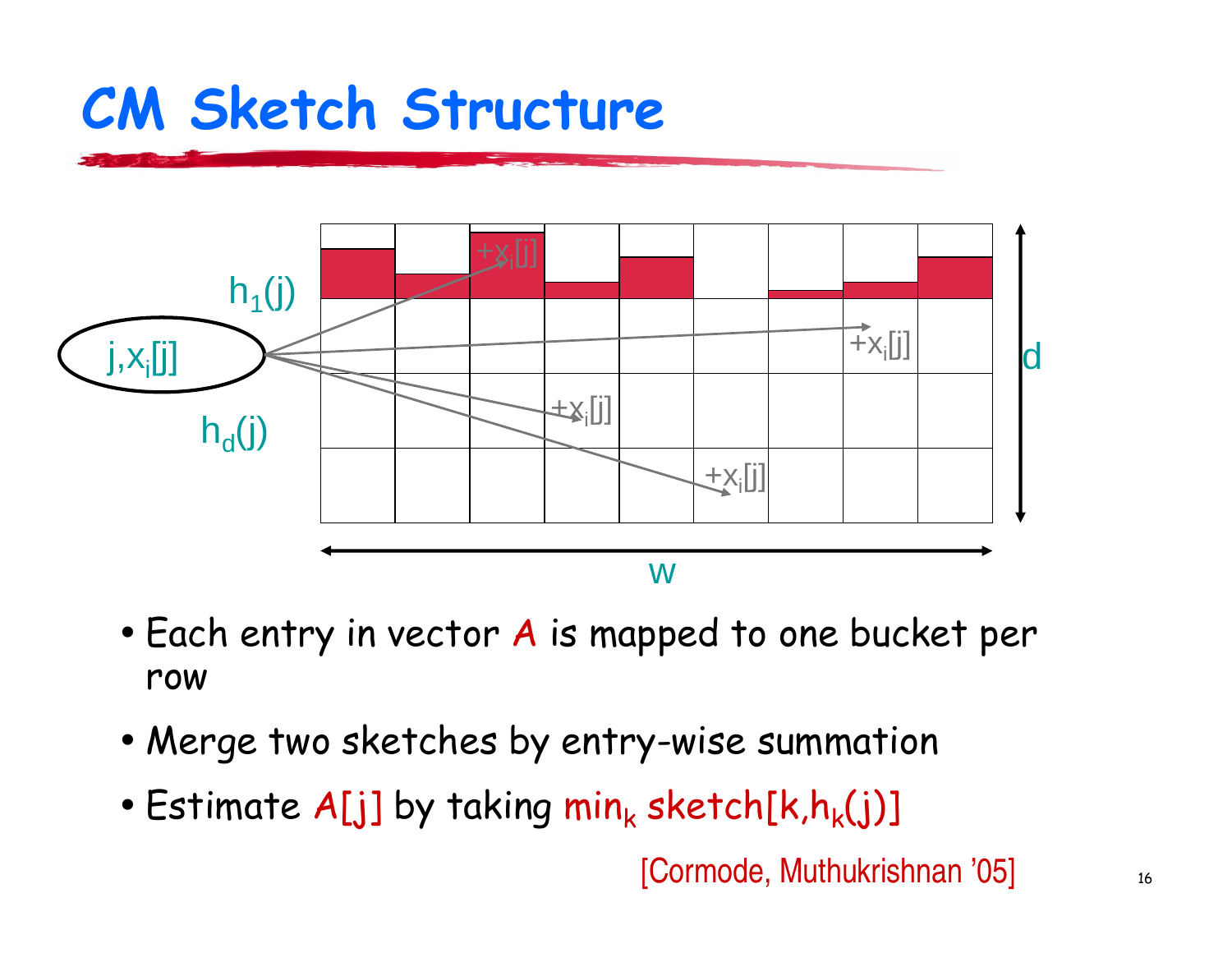# **CM Sketch Summary**

- CM sketch guarantees approximation error on point queries less than  $\epsilon$  | | A | |, in size  $O(1/\epsilon \log 1/\delta)$ 
	- Probability of more error is less than  $1-\delta$
	- Similar guarantees for range queries, quantiles, join size
- Hints
	- Counts are *biased!* Can you limit the expected amount of extra "mass" at each bucket? (Use Markov)
	- Use Chernoff to boost the confidence for the min{} estimate
- Food for thought: How do the CM sketch quarantees compare to AMS??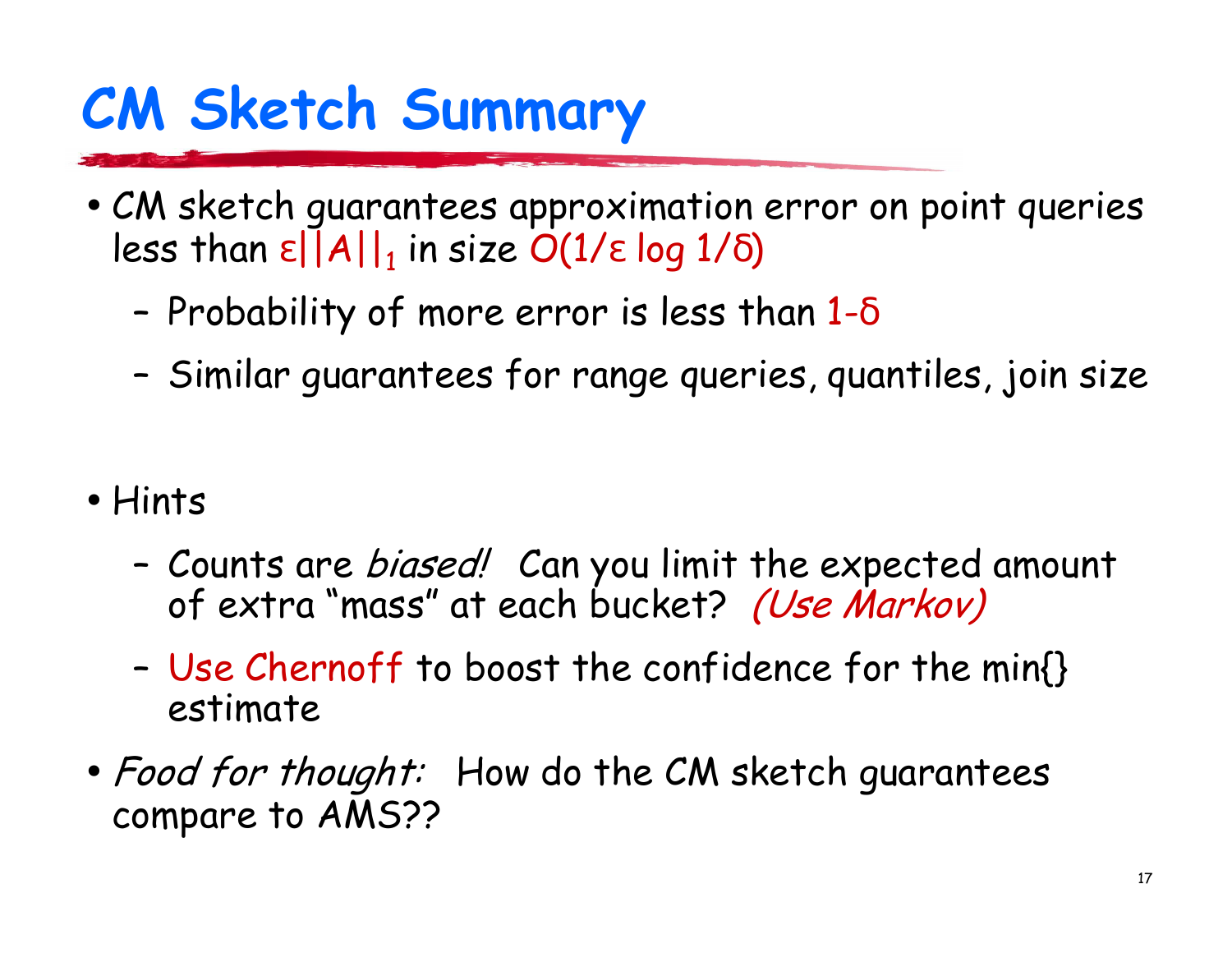# **Sliding Window Streaming Model**

- · Model
	- At every time t, a data record arrives
	- The record "expires" at time t+N (N is the window length)
- When is it useful?
	- Make decisions based on "recently observed" data
	- Stock data
	- Sensor networks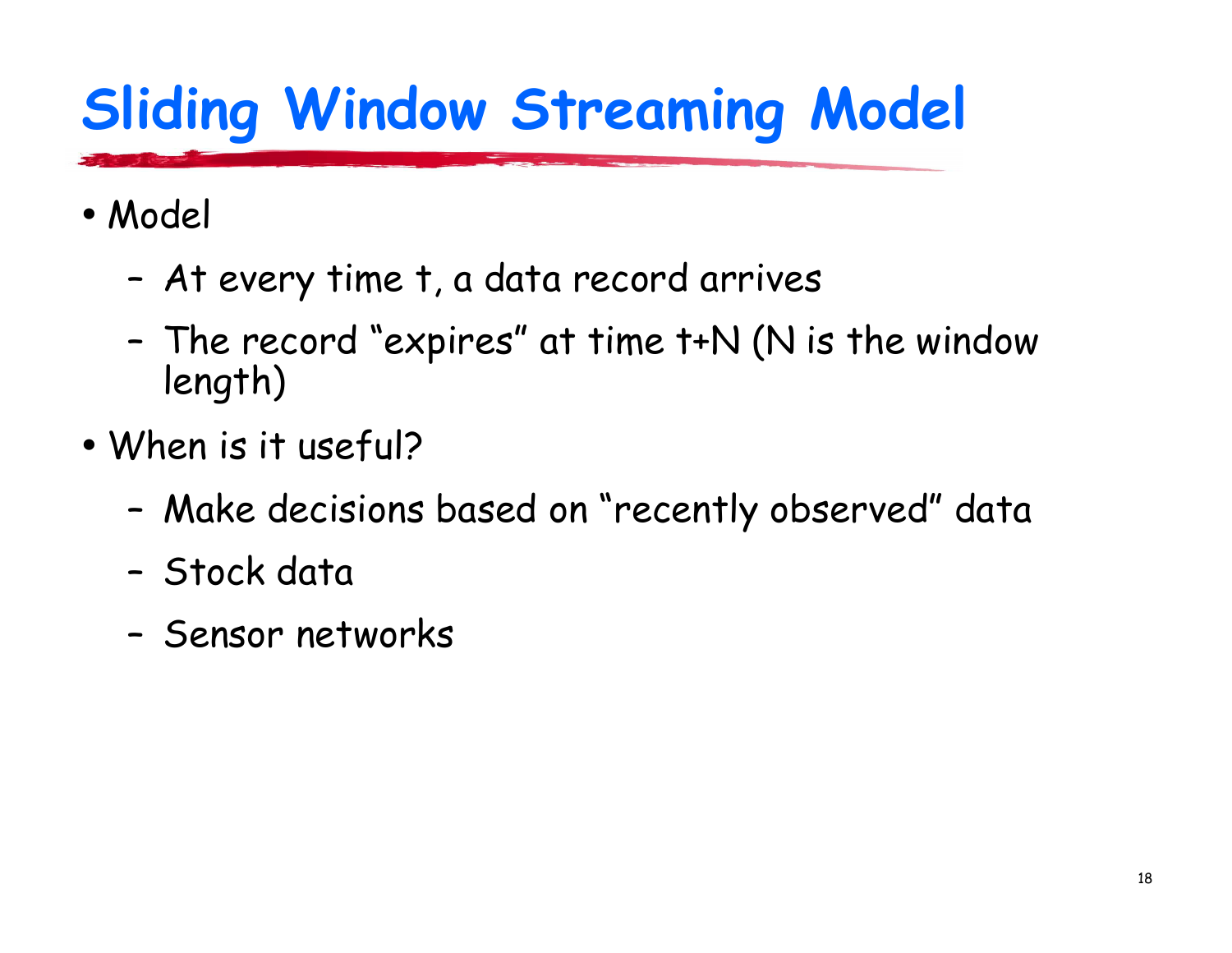## Time in Data Stream Models

Tuples arrive  $X_1, X_2, X_3, ..., X_t, ...$ 

- Function  $f(X,t,NOW)$ 
	- Input at time t:  $f(X_1,1,t)$ ,  $f(X_2,2,t)$ .  $f(X_3,3,t)$ , ...,  $f(X_1,t,t)$
	- Input at time t+1:  $f(X_1,1,t+1)$ ,  $f(X_2,2,t+)$ .  $f(X_3,3,t+1)$ , ...,  $f(X_{t+1},t+1,t+1)$
- Full history:  $f ==$  identity
- Partial history: Decay
	- Exponential decay:  $f(X,t, NOW) = 2^{-(NOW-t)*}X$ 
		- Input at time t: 2-(t-1)\* $X_1$ , 2-(t-2)\* $X_2$ ,, ...,  $\frac{1}{2}$  \*  $X_{t-1}$ ,  $X_t$
		- Input at time t+1:  $2^{-t*}X_1$ ,  $2^{-(t-1)*}X_2$ ,, ...,  $1/4 * X_{t-1}$ ,  $\frac{1}{2} * X_t X_{t+1}$
	- Sliding window (special type of decay):
		- $\cdot$  f(X,t,NOW) = X if NOW-t < N
		- $\cdot$  f(X,t,NOW) = 0, otherwise
		- Input at time t:  $X_1, X_2, X_3, ..., X_t$
		- Input at time t+1:  $X_2$ ,  $X_3$ , ...,  $X_1 X_{t+1}$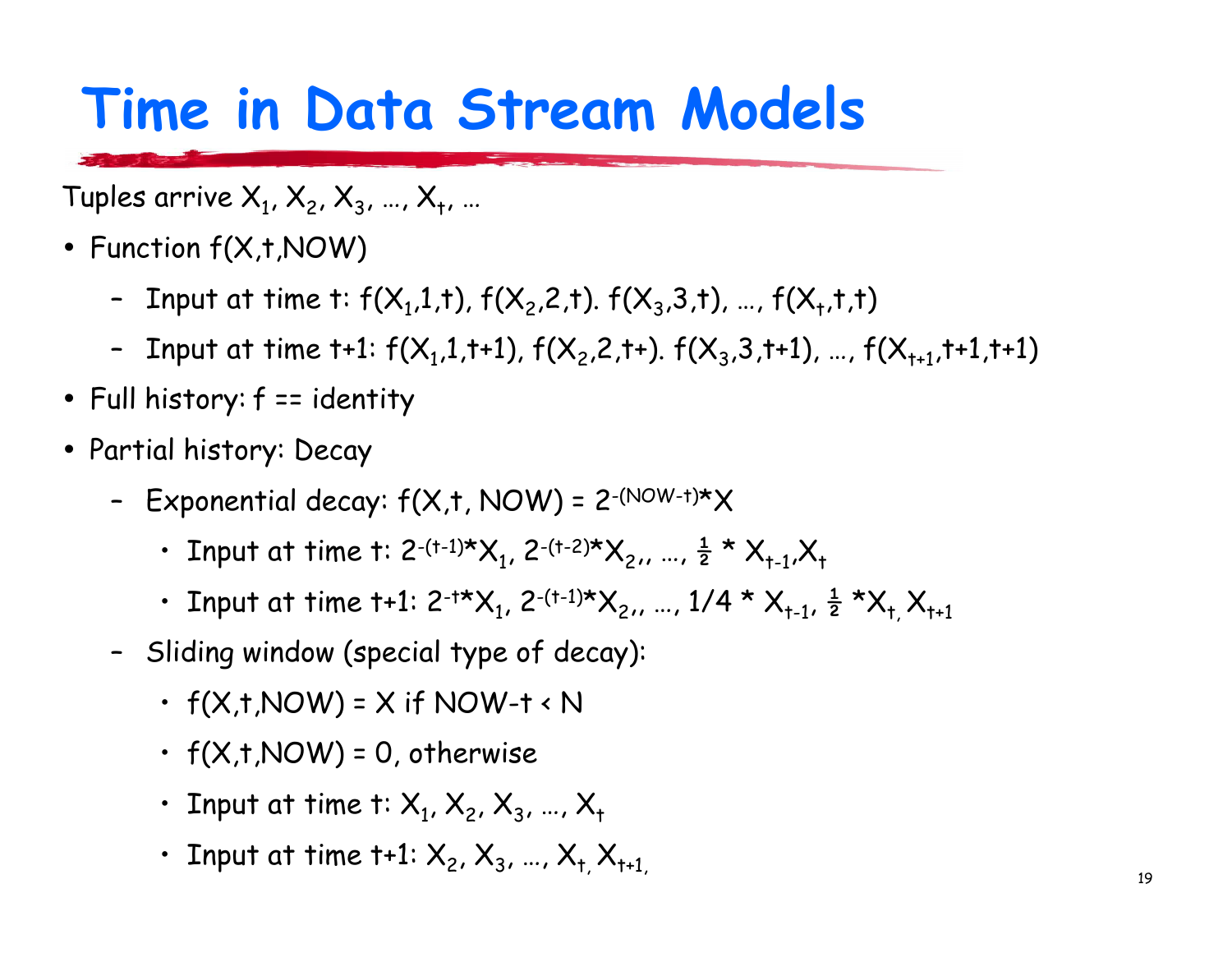# Simple Example: Maintain Max

- Problem: Maintain the maximum value over the last N numbers.
- Consider all non-decreasing arrangements of N numbers (Domain size R):
	- There are ((N+R) choose N) distinct arrangements
	- Lower bound on memory required:  $log(N+R \text{ choose } N)$  >=  $N*log(R/N)$
	- So if R=poly(N), then lower bound says that we have to store the last N elements ( $\Omega(N \log N)$  memory)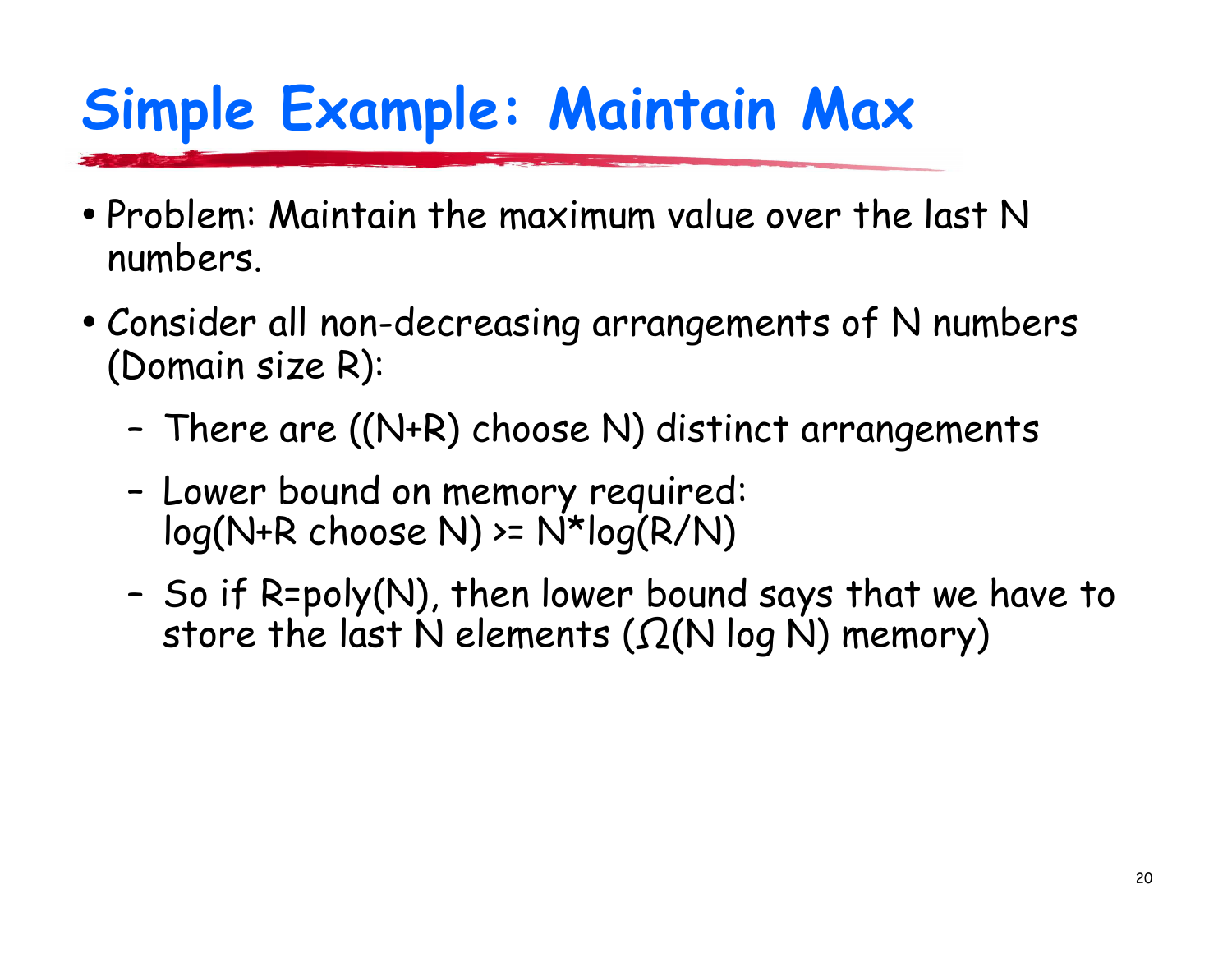## **Statistics Over Sliding Windows**

- Bitstream: Count the number of ones [DGIM02]
	- Exact solution:  $\Theta(N)$  bits
	- Algorithm BasicCounting:
		- $\cdot$  1 +  $\varepsilon$  approximation (relative error!)
		- $\cdot$  Space: O(1/ $\varepsilon$  (log<sup>2</sup>N)) bits
		- $\cdot$  Time: O(log N) worst case, O(1) amortized per record
	- Lower Bound:
		- $\cdot$  Space:  $\Omega(1/\varepsilon \text{ (log²N)})$  bits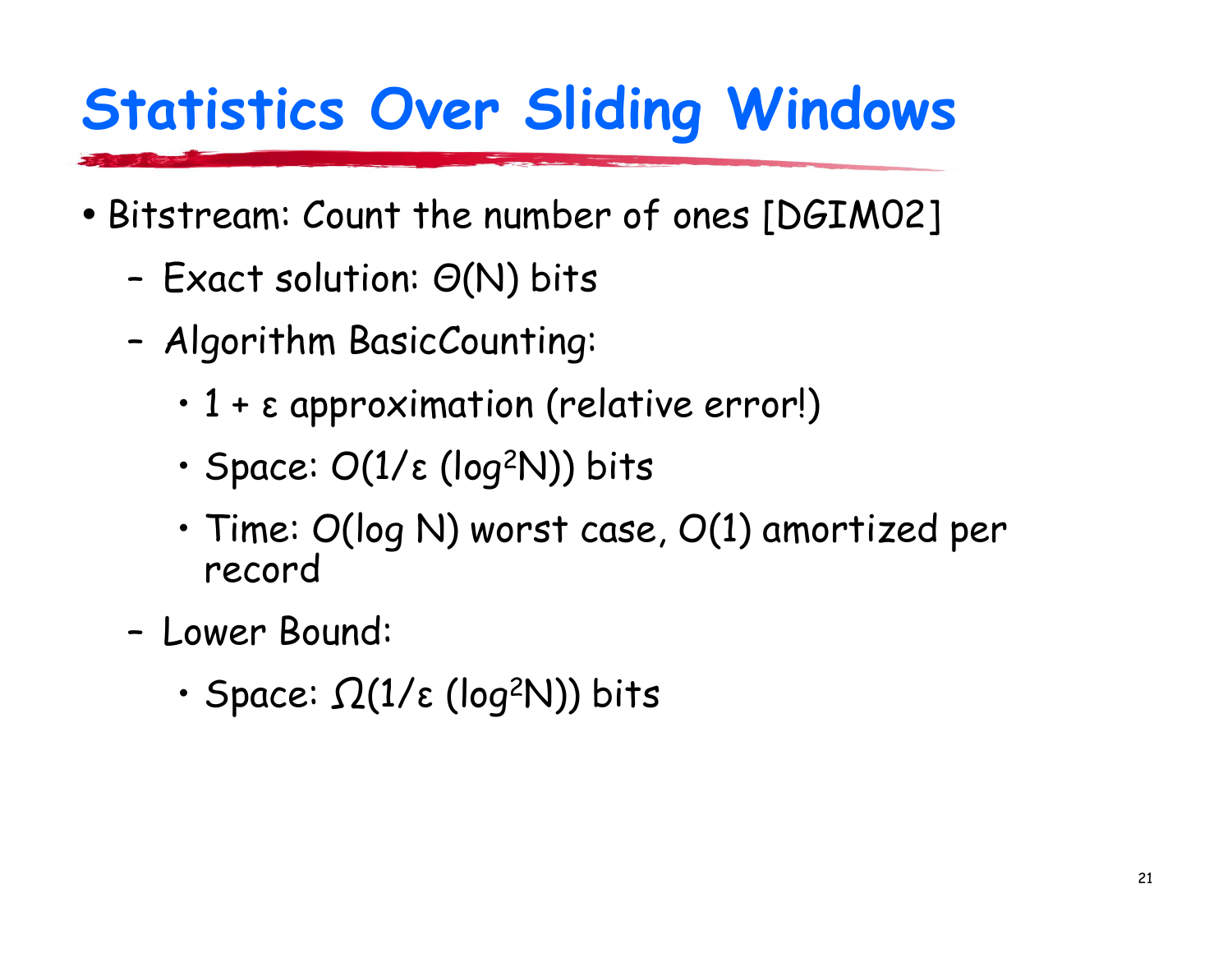# Approach: Temporal Histograms

Example: ... 011010100111111110110 0101 ...

Equi-width histogram:

- ... 0110 1010 0111 1111 0110 0101 ...
- · Issues:
	- Error is in the last (leftmost) bucket.
	- Bucket counts (left to right):  $C_m, C_{m-1}, ..., C_2, C_1$
	- Absolute error  $\langle 2, \frac{m}{2} \rangle$
	- Answer >=  $C_{m-1}$ +...+ $C_2$ + $C_1$ +1.
	- Relative error  $\leq C_m/2(C_{m-1}+...+C_2+C_1+1)$ .
	- Maintain:  $C_m/2(C_{m-1} + ... + C_2 + C_1 + 1) \le \varepsilon$  (=1/k).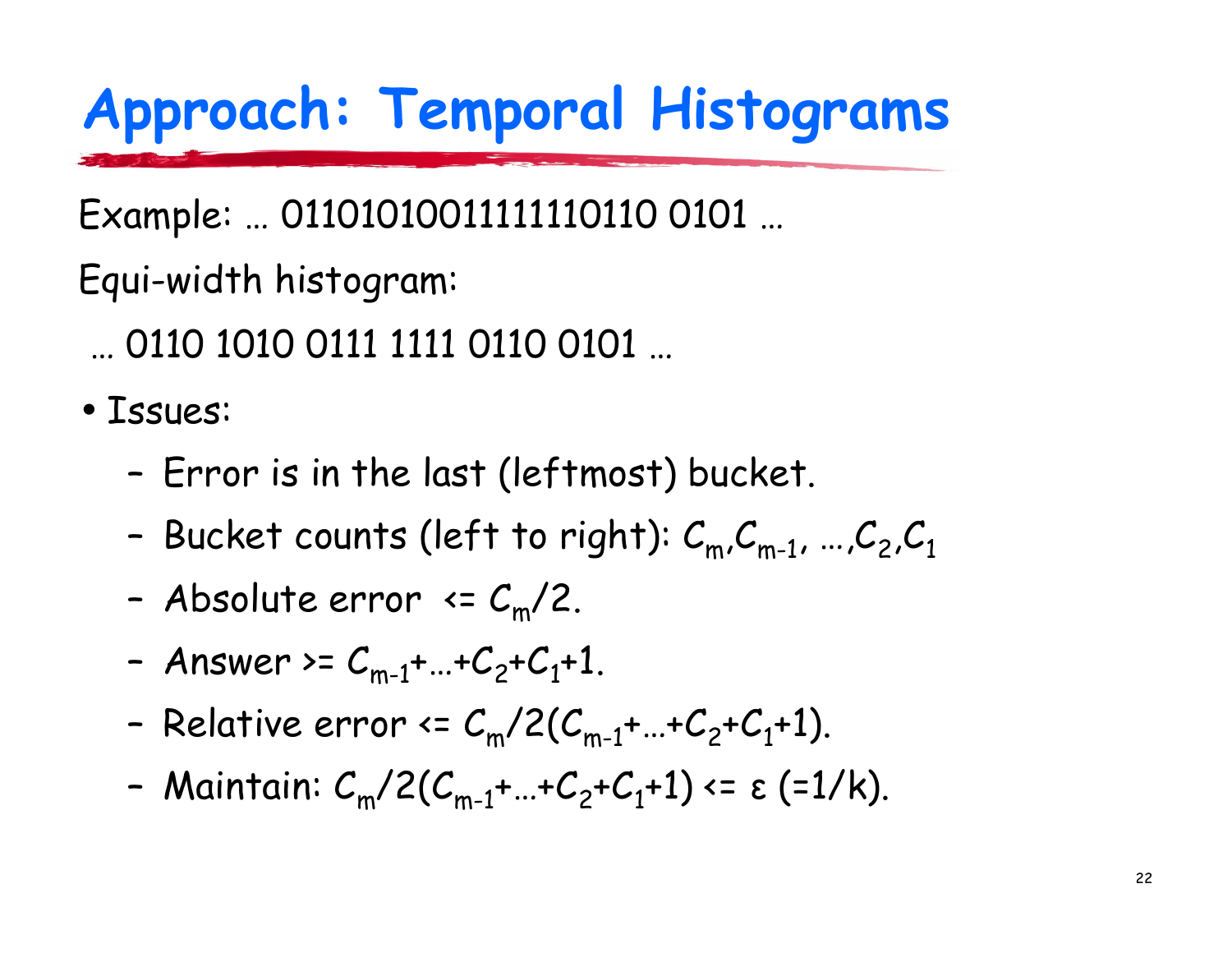# Naïve: Equi-Width Histograms

• Goal: Maintain  $C_m/2 \leq \varepsilon (C_{m-1} + ... + C_2 + C_1 + 1)$ 

Problem case:

 $\dots$  0110 1010 0111 1111 0110 1111 0000 0000 0000 0000  $\dots$ 

- Note:
	- Every Bucket will be the last bucket sometime!
	- New records may be all zeros  $\rightarrow$ For every bucket i, require  $C_i/2 \leq \varepsilon (C_{i-1} + ... + C_2 + C_1 + 1)$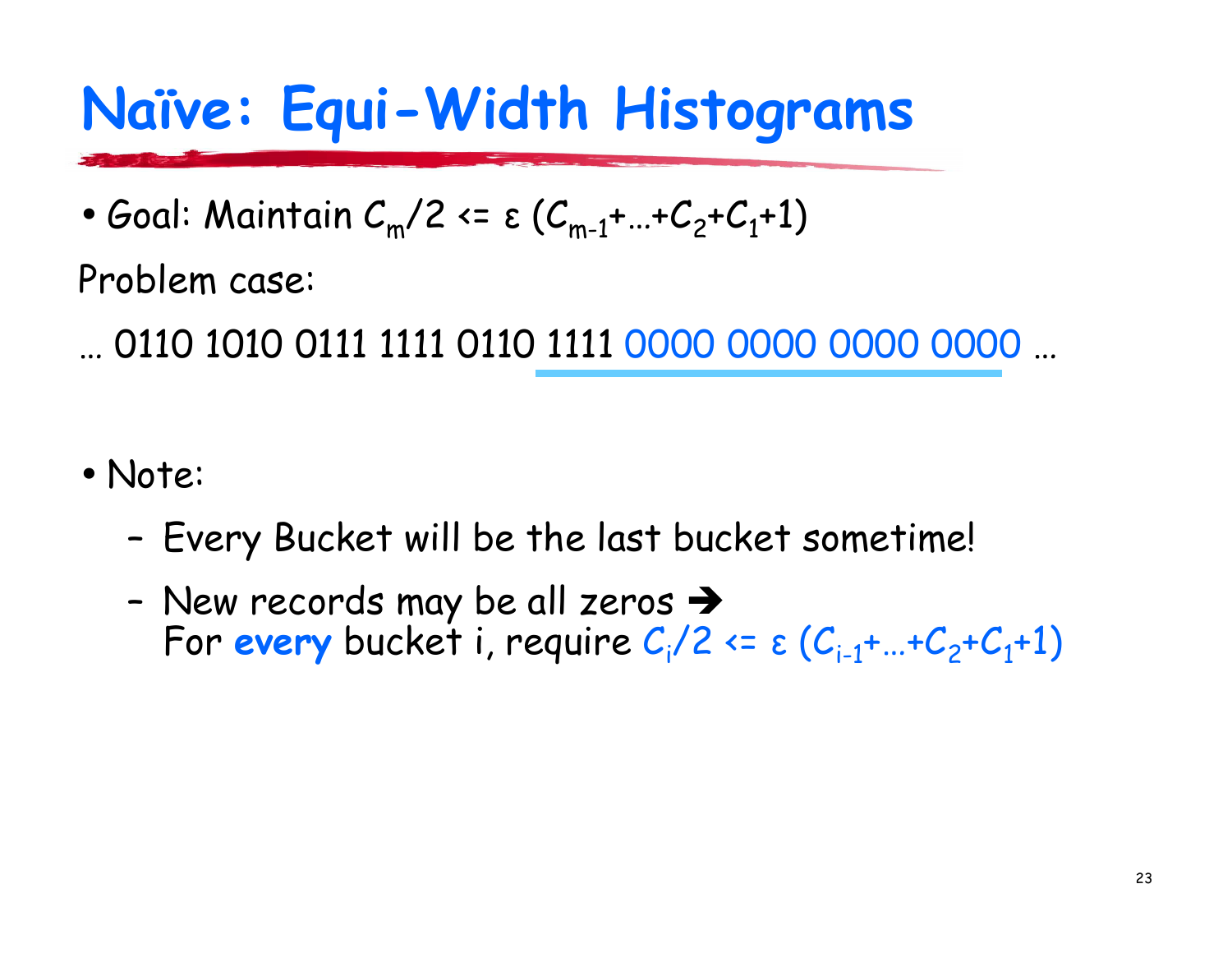# **Exponential Histograms**

- Data structure invariant:
	- Bucket sizes are non-decreasing powers of 2
	- For every bucket size other than that of the last bucket, there are at least k/2 and at most k/2+1 buckets of that size
	- Example: k=4: (8,4,4,4,2,2,2,1,1..)
- Invariant implies:
	- Assume  $C_i=2^i$ , then
		- $\cdot C_{i-1} + ... + C_2 + C_1 + 1 \ge k/2^*(\Sigma(1+2+4+...+2^{j-1})) \ge k^*2^j/2$  $>= k/2 \times C_i$
	- Setting  $k = 1/\epsilon$  implies the required error quarantee!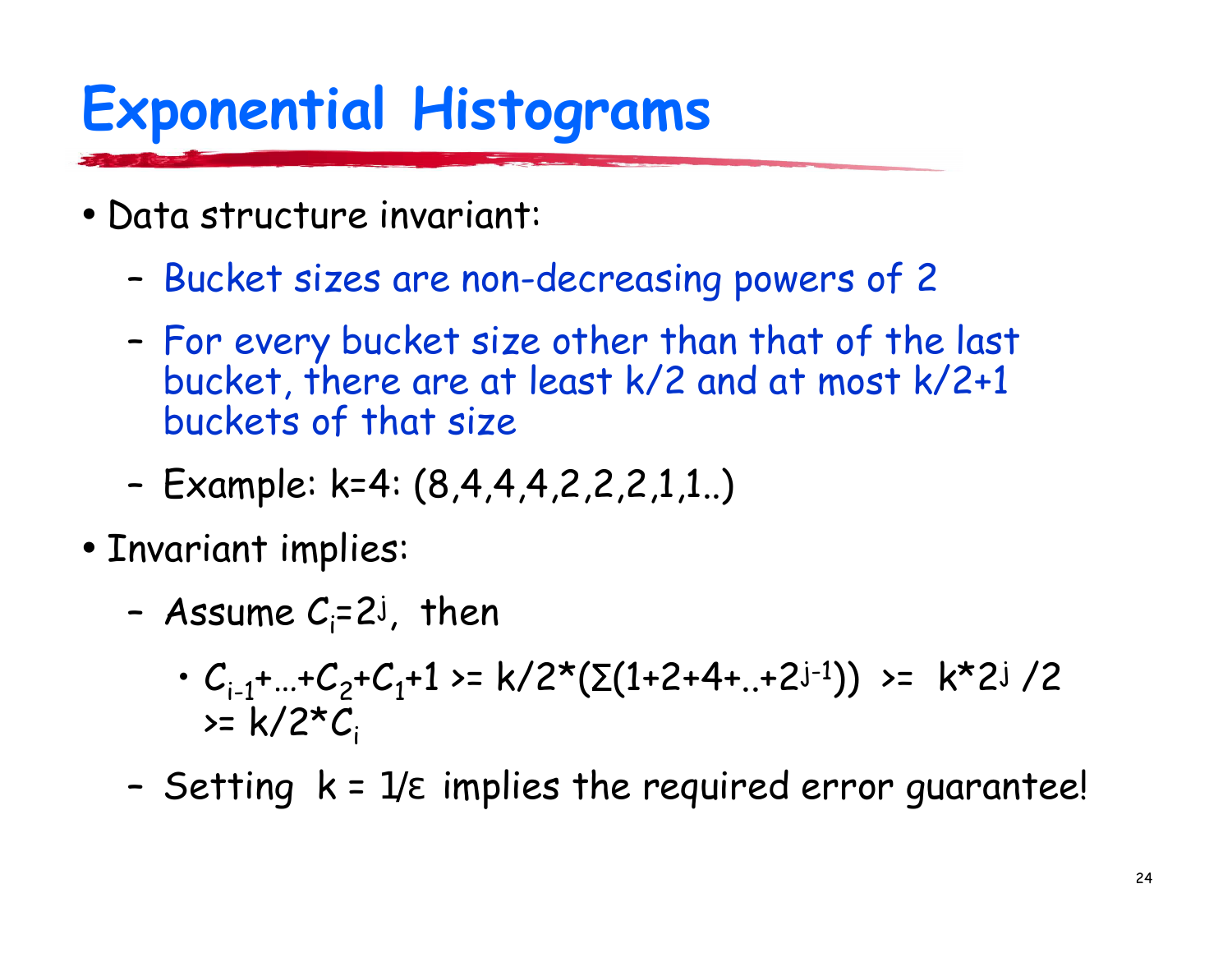# **Space Complexity**

- Number of buckets m:
	- m  $\leq$  [# of buckets of size j]\*[# of different bucket sizes]  $\leq (k/2 + 1) * ((log(2N/k) + 1) = O(k^* log(N))$
- Each bucket requires  $O(log N)$  bits.
- Total memory:  $O(k \log^2 N) = O(1/\epsilon * \log^2 N)$  bits
- Invariant (with  $k = 1/\epsilon$ ) maintains error quarantee!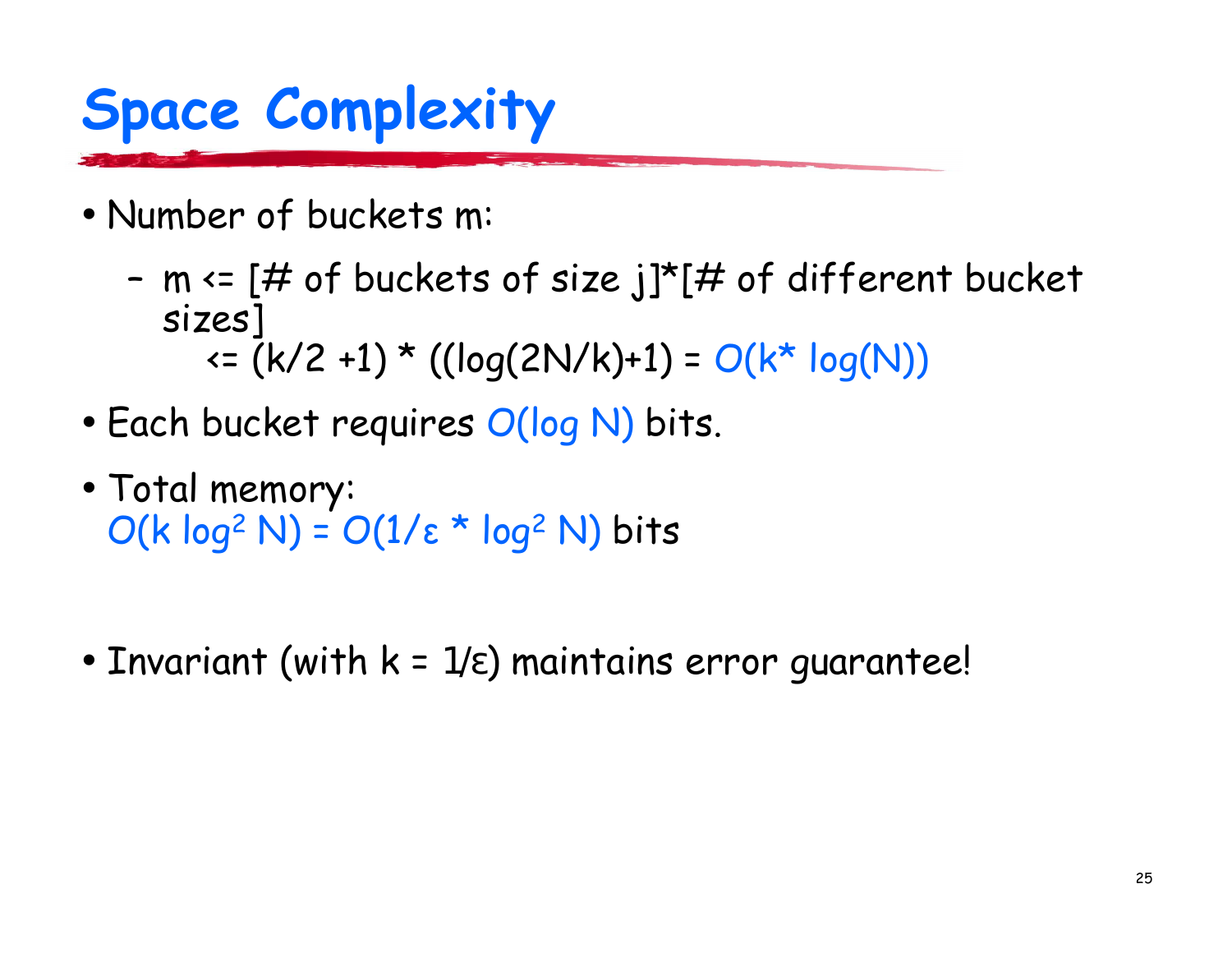## **EH Maintenance Algorithm**

Data structures:

- For each bucket: timestamp of most recent 1, size =  $\#1's$  in bucket
- LAST: size of the last bucket  $\bullet$
- TOTAL: Total size of the buckets

New element arrives at time t

- If last bucket expired, update LAST and TOTAL
- If (element  $== 1)$ Create new bucket with size 1; update TOTAL
- Merge buckets if there are more than k/2+2 buckets of the same size
- Update LAST if changed

Anytime estimate: TOTAL - (LAST/2)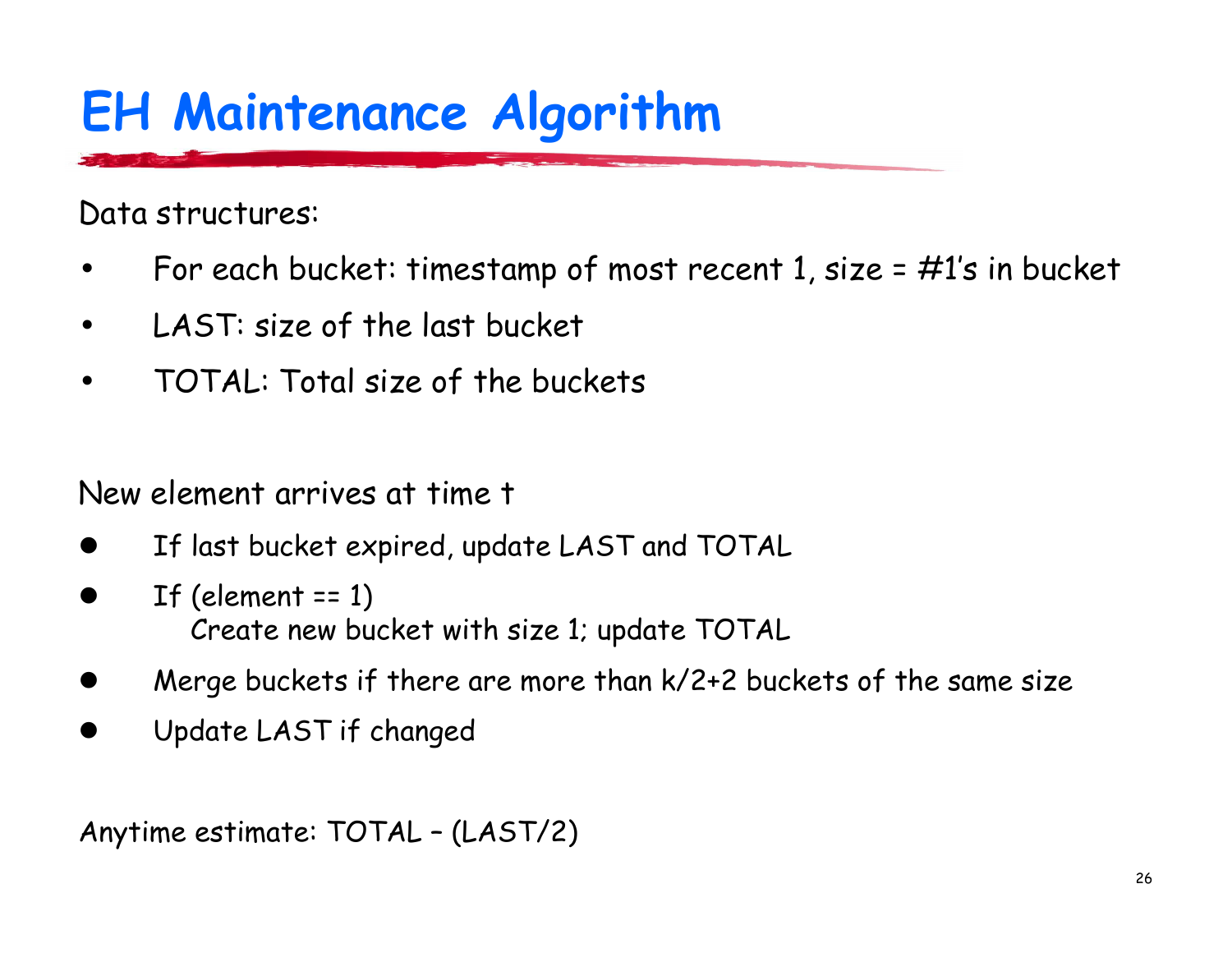## **Example Run**

- If last bucket expired, update LAST and TOTAL
- If (element  $== 1)$ Create new bucket with size 1; update TOTAL
- Merge two oldest buckets if there are more than k/2+2 buckets of the same size
- Update LAST if changed

Example (k=2):

- 32, 16, 8, 8, 4, 4, 2, 1, 1
- 32, 16, 8, 8, 4, 4, 2, 2, 1
- 32, 16, 8, 8, 4, 4, 2, 2, 1, 1
- 32, 16, 16, 8, 4, 2, 1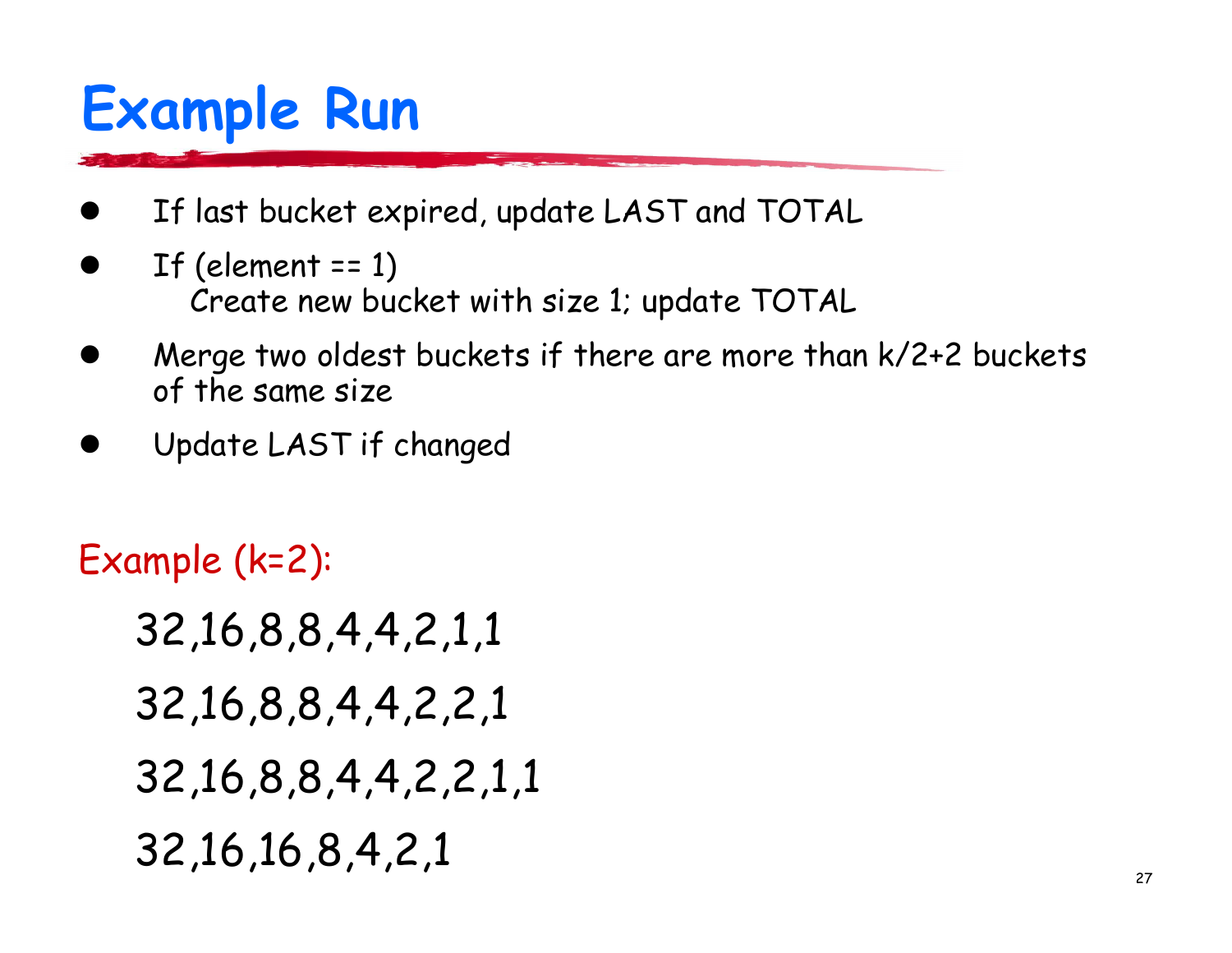## **Lower Bound**

- Argument: Count number of different arrangements that the algorithm needs to distinguish
	- log(N/B) blocks of sizes B,2B,4B,...,2<sup>i</sup>B from right to left.
	- Block i is subdivided into B blocks of size 2<sup>i</sup> each.
	- For each block (independently) choose k/4 sub-blocks and fill them with 1.
- Within each block: (B choose  $k/4$ ) ways to place the 1s
- (B choose  $k/4$ )<sup>log(N/B)</sup> distinct arrangements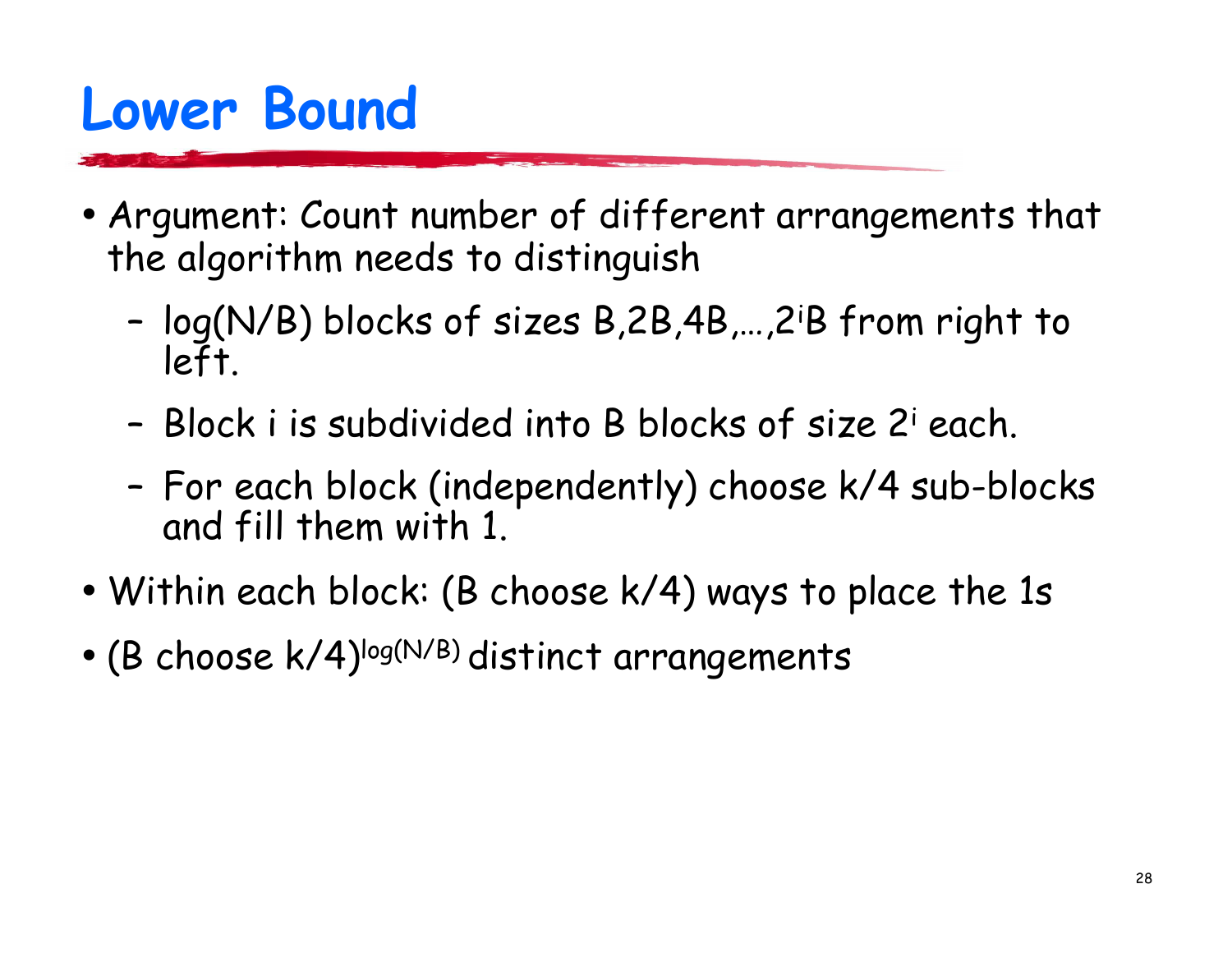## Lower Bound (continued)

- Example:  $\bullet$
- Show: An algorithm has to distinguish between any such  $\bullet$ two arrangements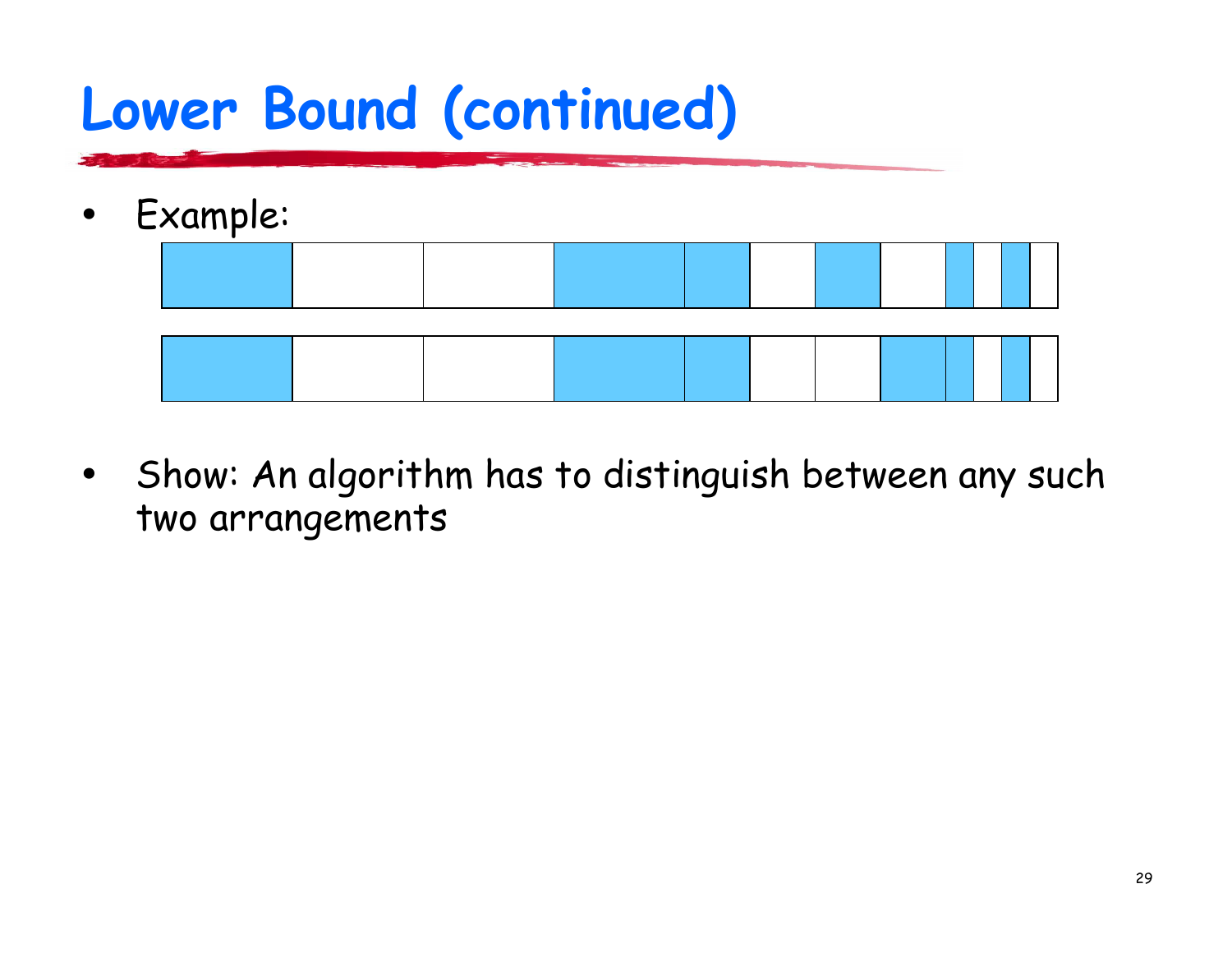

- Differ at block d, sub-block b

Consider time when b expires

- We have c full sub-blocks in A1, and c+1 full sub-blocks in A2 [note:  $c+1:=k/4$ ]
- A1:  $c2d+sum1$  to d-1 k/4\*(1+2+4+..+2d-1)  $= c2d+k/2*(2d-1)$
- A2:  $(c+1)2d+k/4*(2d-1)$
- Absolute error: 2d-1
- Relative error for A2:  $2<sup>d-1</sup>/[(c+1)2<sup>d</sup>+k/4*(2<sup>d</sup>-1)] \ge 1/k = \epsilon$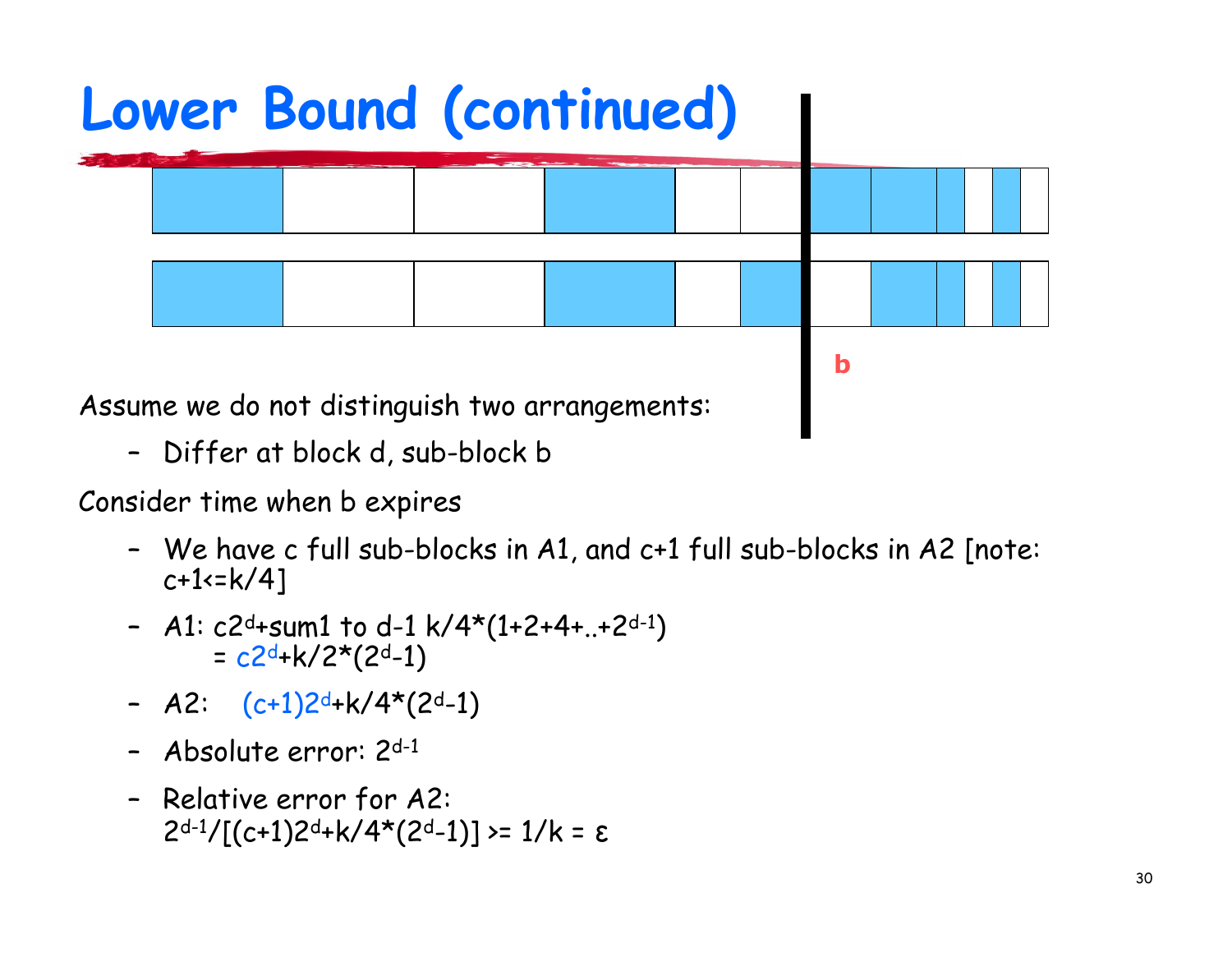

**Calculation:** 

- A1:  $c2d+sum1$  to d-1 k/4\*(1+2+4+..+2d-1)  $= c2d+k/2*(2d-1)$
- A2:  $(c+1)2d+k/4*(2d-1)$
- Absolute error:  $2<sup>d-1</sup>$
- Relative error:  $2<sup>d-1</sup>/[(c+1)2<sup>d</sup>+k/4*(2<sup>d</sup>-1)]>=$  $2<sup>d-1</sup>/[2<sup>*</sup>k/4<sup>*</sup> 2<sup>d</sup>] = 1/k = \epsilon$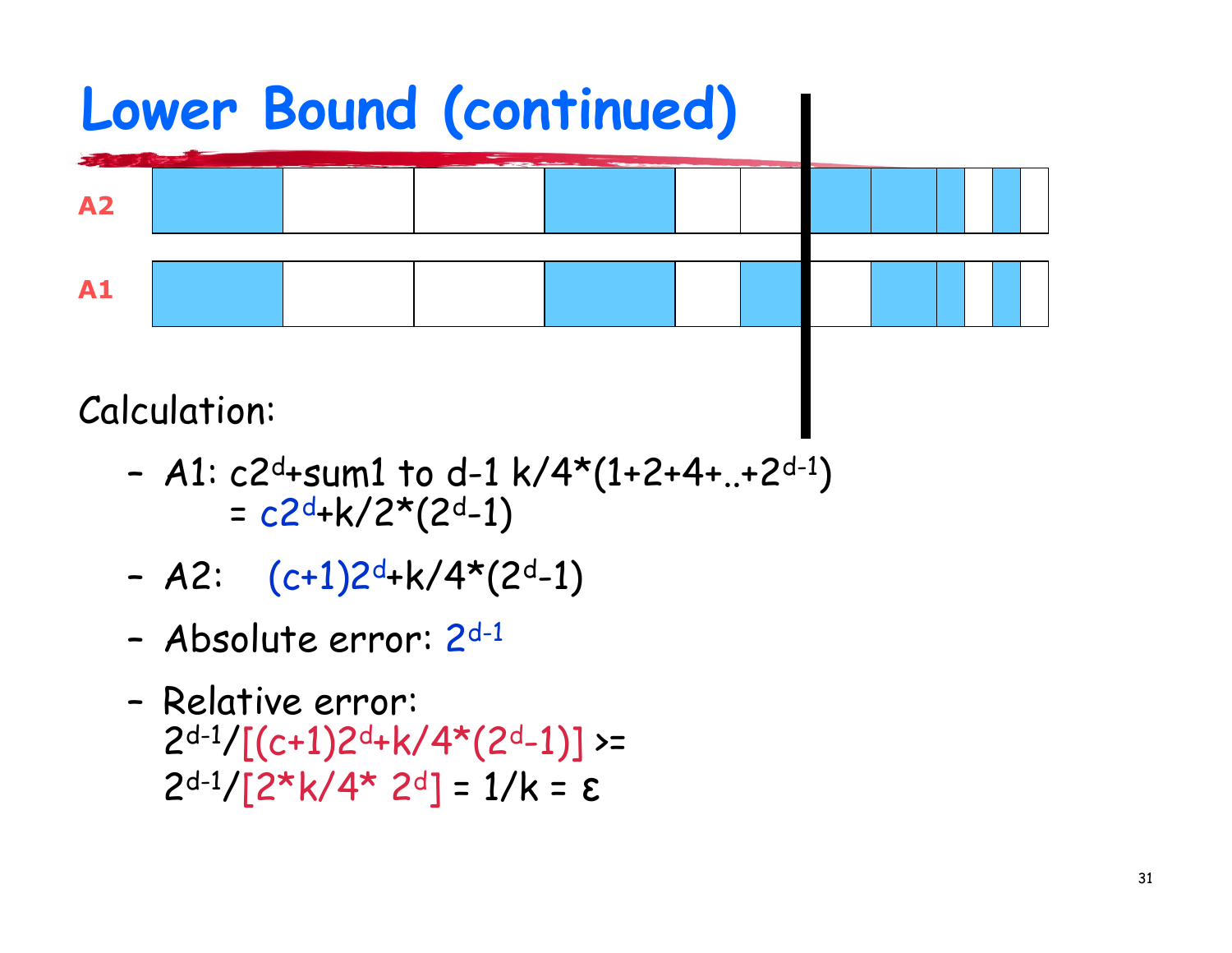# The Power of EHs

- Counter for N items =  $O(logN)$  space
- $EH = \epsilon$ -approximate counter over sliding window of N items that requires  $O(1/\epsilon * log^2 N)$  space
	- $O(1/\epsilon \log N)$  penalty for (approx) sliding-window counting
- Can plugin EH-counters to counter-based streaming methods  $\rightarrow$  work in sliding-window model!!
	- Examples: histograms, CM-sketches, ...
- *Complication:* counting is now  $\varepsilon$ -approximate
	- Account for that in analysis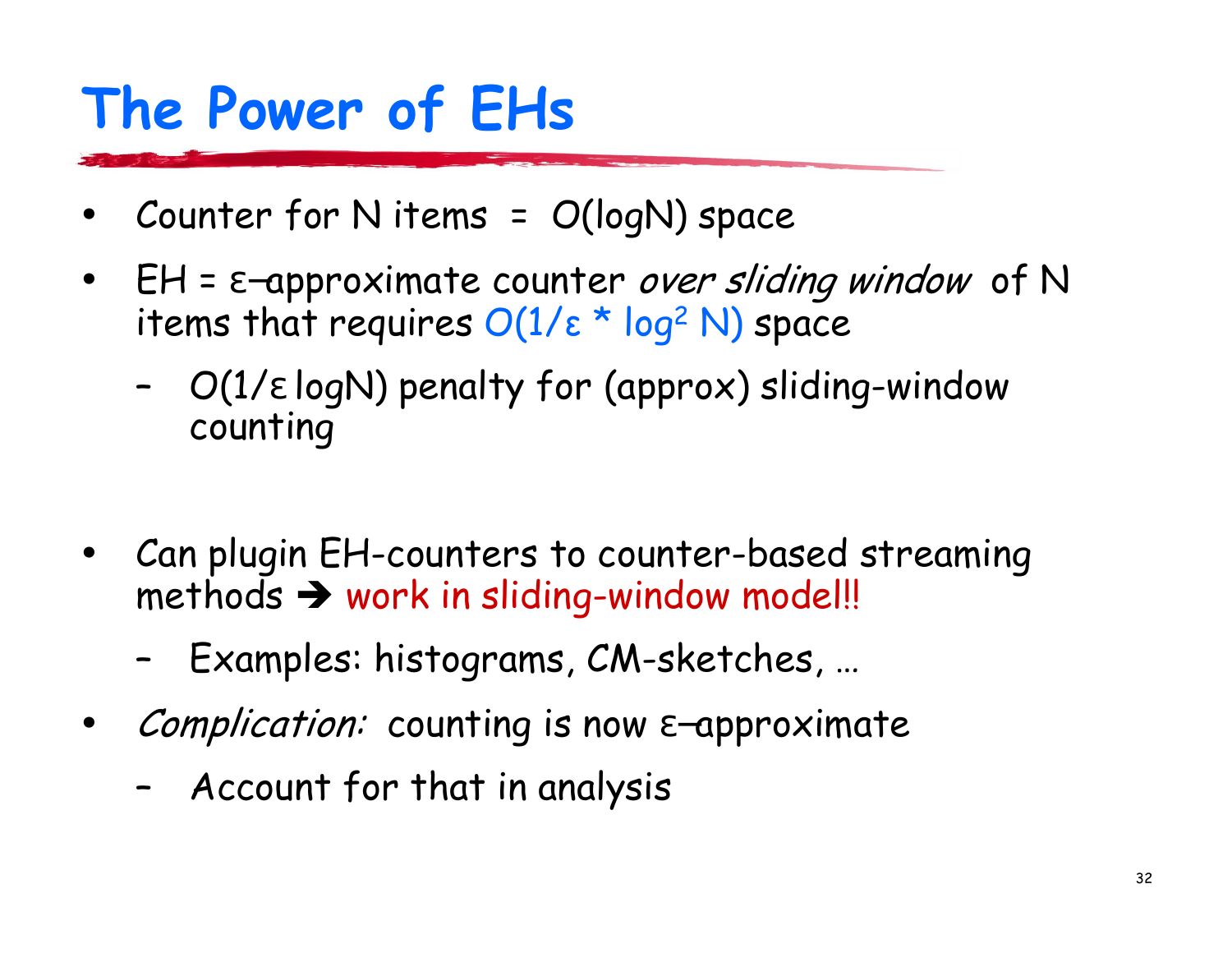# Data-Stream Algorithmics Model



- *Approximate answers* e.g. trend analysis, anomaly detection
- $\bullet\,$  Requirements for stream synopses
	- ;Single Pass: Each record is examined at most once
	- ;- *Small Space:* Log or polylog in data stream size
	- ;- Small-time: Low per-record processing time (maintain synopses)
	- Also: *delete-proof, composable, ...*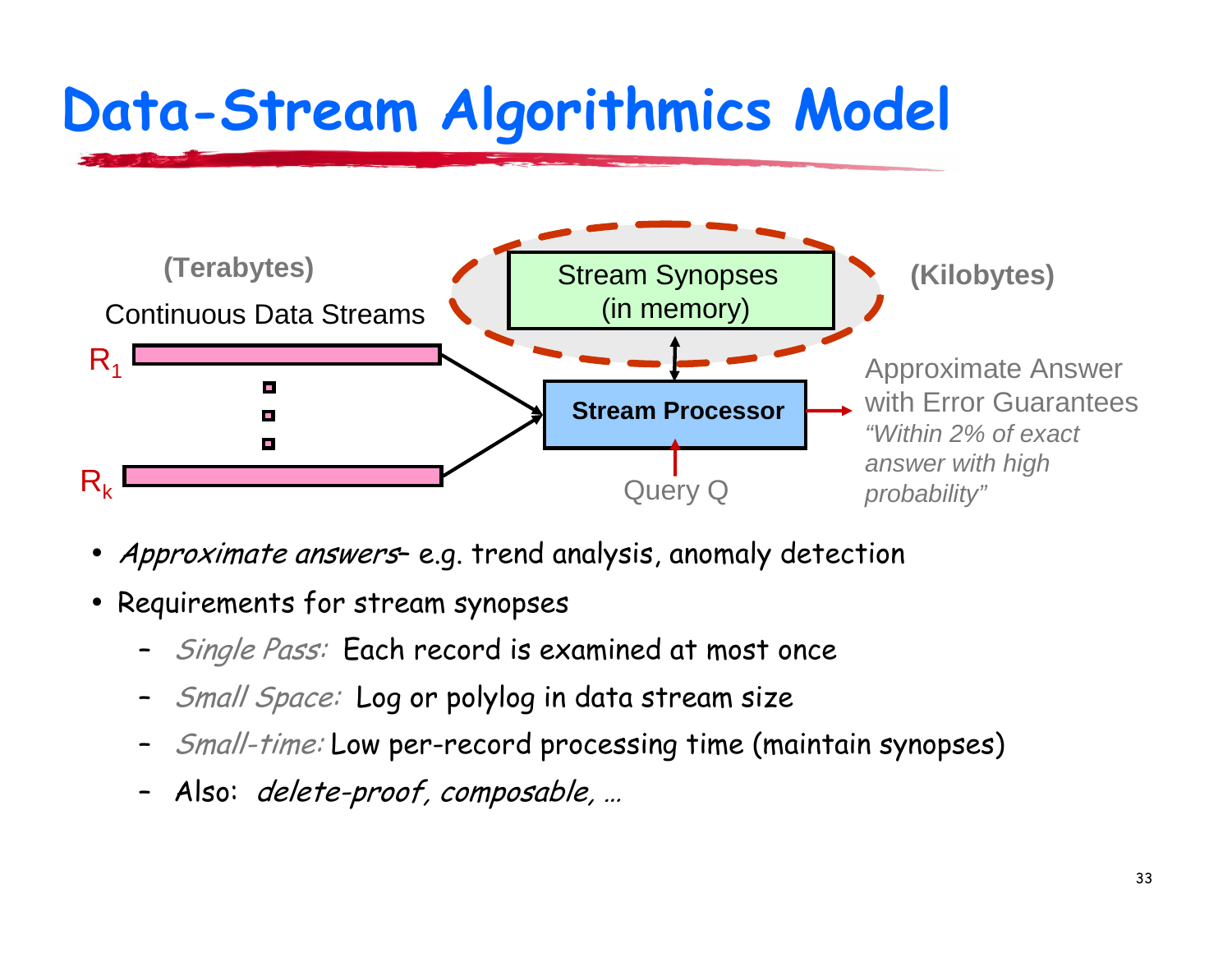## Distributed Streams Model



- Large-scale querying/monitoring: Inherently distributed!
	- Streams physically distributed across remote sites E.g., stream of UDP packets through subset of edge routers
- Challenge is "holistic" querying/monitoring
	- Queries over the *union of distributed streams*  $\mathsf{Q}(\mathsf{S}_1 \cup \mathsf{S}_2 \cup ...)$
	- Streaming data is spread throughout the network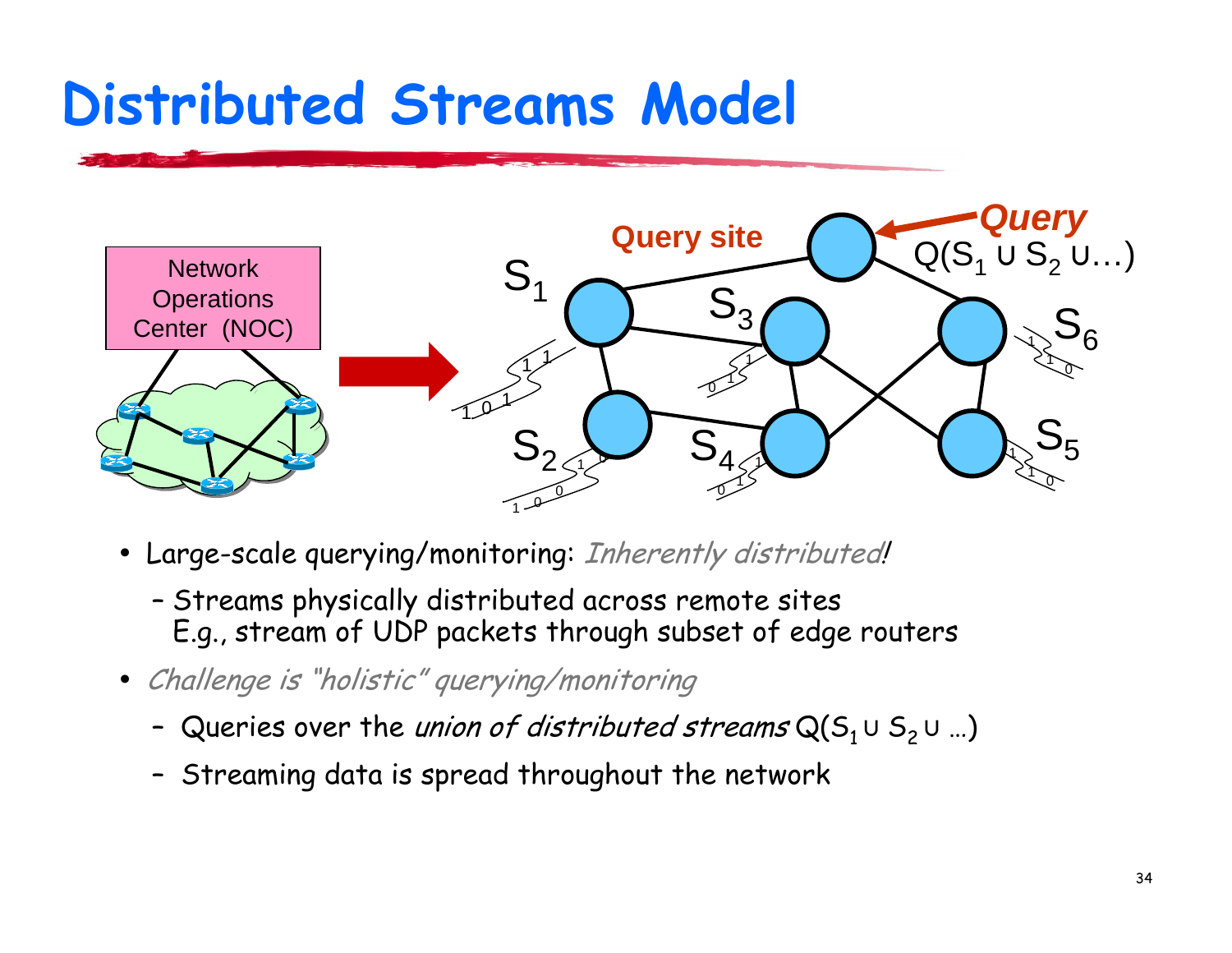## **Distributed Streams Model**



- Need timely, accurate, and efficient query answers
- Additional complexity over centralized data streaming!
- Need space/time- and communication-efficient solutions  $\bullet$ 
	- Minimize network overhead
	- Maximize network lifetime (e.g., sensor battery life)
	- Cannot afford to "centralize" all streaming data